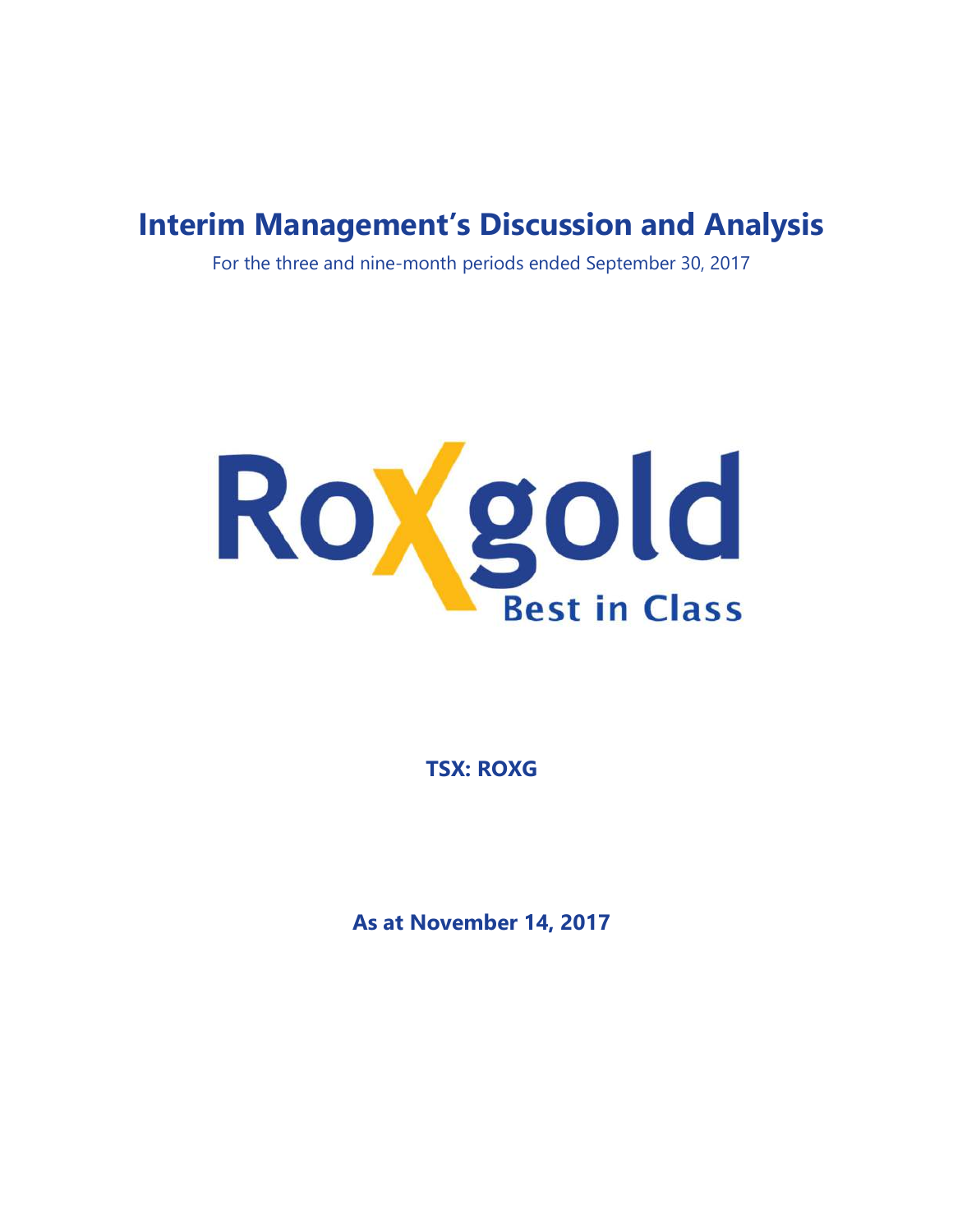The following Management Discussion and Analysis ("MD&A") of Roxgold Inc. ("Roxgold" or the "Company") has been prepared as of November 14, 2017. This MD&A is intended to supplement the condensed interim consolidated financial statements ("Financial Statements") for the nine months ended September 30, 2017 and related notes thereto, which have been prepared in accordance with International Financial Reporting Standards ("IFRS"), including IAS 34, Interim Financial Reporting as issued by the International Accounting Standards Board ("IASB") and it should be read in conjunction with the Company's annual financial statements and MD&A for the year ended December 31, 2016.

Management is responsible for the preparation and integrity of its Financial Statements, including the maintenance of appropriate information systems, procedures and internal controls. Management is also responsible for ensuring that information disclosed externally, including the Financial Statements and MD&A, is complete and reliable. All figures are expressed in US dollars, except where otherwise indicated. The functional currency of the Canadian legal entities is the Canadian dollar and the US dollar is the functional currency for all of the Company's foreign subsidiaries. Refer to note 2 of the Company's annual financial statements for the year ended December 31, 2016 for the functional currency of the subsidiaries of the Company.

The Financial Statements and other information pertaining to the Company are available on SEDAR at www.sedar.com and on its website at www.roxgold.com.

This MD&A contains forward-looking statements. Particular attention should be given to the risk factors described in the "Risk Factors" section and to the "Cautionary note regarding forward looking statements" section of this document.

The utilization of the "Company" or "Roxgold", refers to Roxgold Inc. or Roxgold Inc. and/or one or more or all of its subsidiaries, as it may apply.

### CAUTIONARY NOTE REGARDING FORWARD LOOKING STATEMENTS

Some of the statements contained herein, including, without limitation, financial and business prospects and financial outlooks, may be forward-looking statements which reflect management's expectations regarding future plans and intentions, growth, results of operations, performance and business prospects and opportunities. Words such as "may", "will," "should", "could", "anticipate", "believe", "expect", "intend", "plan", "potential", "continue" and similar expressions have been used to identify these forward-looking statements. These statements reflect management's current beliefs and are based on information currently available to management. Forward-looking statements involve significant risks and uncertainties. A number of factors could cause actual results to differ materially from the results discussed in the forward-looking statements including, but not limited to, changes in general economic and market conditions and other risks and uncertainties including those discussed under "Risk Factors" and elsewhere in this MD&A. Although the forward-looking statements contained herein are based upon what management believes to be reasonable assumptions, estimates, analysis and opinions of management made in light of its experience and its perception of trends, current conditions and expected developments, as well as other factors management believes to be reasonable and relevant in the circumstances and at the date that such statements are made, management cannot assure that actual results will be consistent with these forward looking statements. Investors should not place undue reliance on forward-looking statements. Some of the assumptions underlying forward-looking statements contained in this MD&A include, without limitation, assumptions regarding the future price of gold, cash flow forecasts, projected capital and operating costs, availability of financing, mine life, recovery and production rates, as well as other assumptions set forth in the feasibility study dated June 4, 2014 and entitled "Technical Report for the Yaramoko Gold Project, Burkina Faso" (the "Technical Report") and in connection with the feasibility study being prepared in respect of Bagassi South (the "Bagassi South Report"), as further described in the press release of Roxgold dated November 6, 2017 and entitled "Roxgold Announces Positive Feasibility Study For Its Bagassi South Project" available on SEDAR at www.sedar.com.

Forward-looking statements and other information contained herein concerning mineral exploration and development, and management's general expectations concerning such industries, are based on estimates prepared by management using data from publicly available industry sources as well as from market research and industry analysis and on assumptions based on data and knowledge of this industry which management believes to be reasonable. However, this data is inherently imprecise, although generally indicative of relative market positions, market shares and performance characteristics. While management is not aware of any misstatements regarding any industry data presented herein, mineral exploration and development involves risks and uncertainties and industry data is subject to change based on various factors.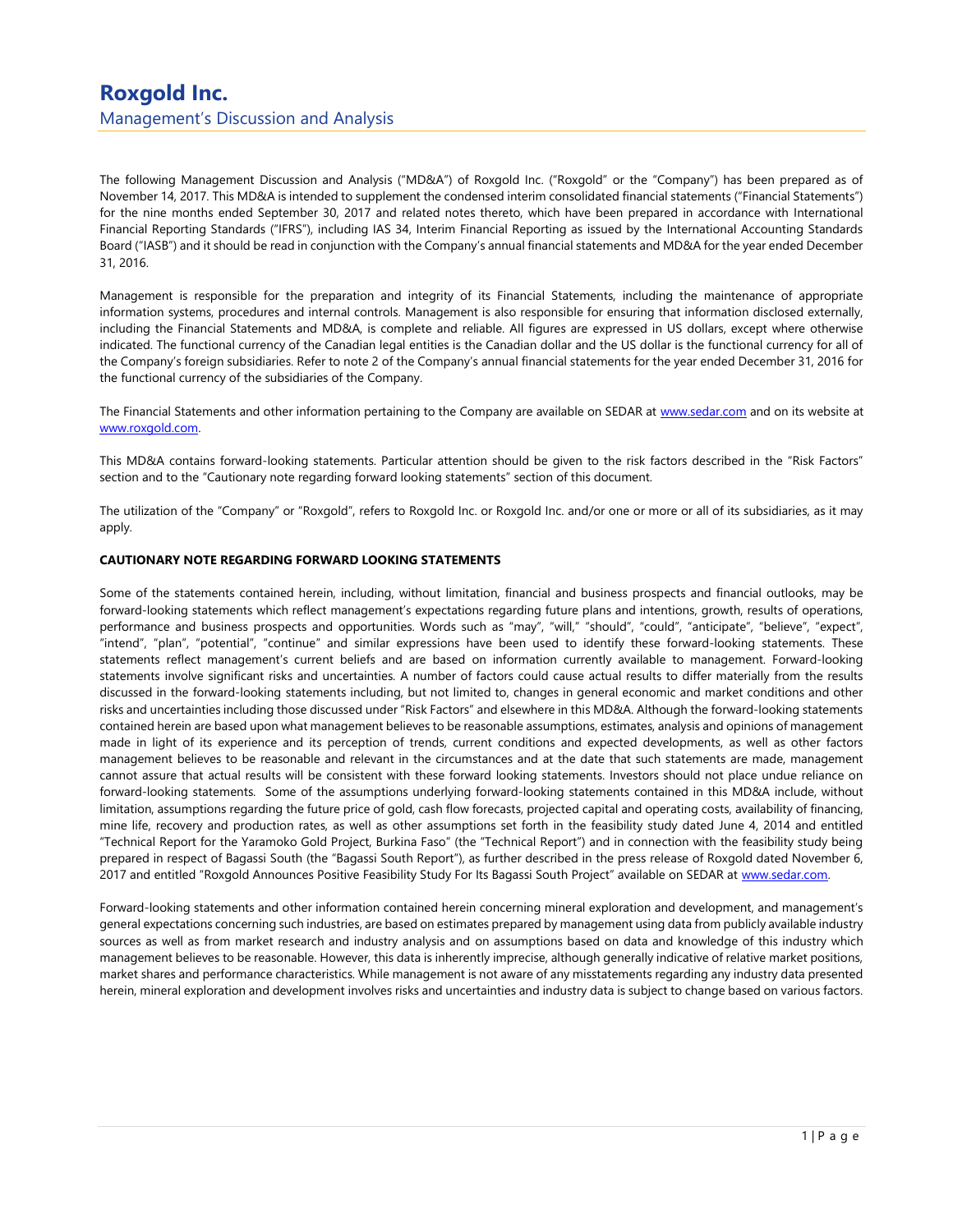Forward-looking statements included in this MD&A include, but are not limited to, statements with respect to:

- the Company's goal of creating shareholder value by concentrating on the acquisition and development of properties that have the potential to contain economic gold deposits;
- the focus of capital expenditures;
- future plans for the Yaramoko project and other property interests held by the Company or which may be acquired on a going forward basis, if at all, including proposed exploration and drilling programs for 2017 at the Boni Shear Zone, the 55 Zone, the Houko permit, and on the Yaramoko and Bagassi concessions;
- anticipated production and cost guidance of the Company for 2017, as well as general and administrative expenses anticipated for the remainder of 2017 and availability of funding for such period;
- the Technical Report, Bagassi South Report, Mineral Resource and Mineral Reserve estimates, the ability to realize estimated Mineral Resources and Mineral Reserves, the Company's expectations that the Yaramoko project will be profitable with positive economics from mining, recoveries, grades and annual production, the timing of production and grade recovery, anticipated expenses, the receipt of all necessary permitting and approvals, and the parameters and assumptions underlying the Mineral Resource estimates, Mineral Reserve estimates and financing analysis;
- the Company's expectations with respect to investments in underground mine development;
- successful execution of the development plans set forth in the Technical Report, Bagassi South Report, and other exploration and development plans of the Company, including with respect to potential Mineral Resource growth at depth at the 55 Zone (and any resulting impact of such update to the proposed mine plan);
- the proposed development of Bagassi South;
- management's outlook regarding future trends;
- exploration, acquisition and development plans including the anticipated timing of future drilling programs and results thereof;
- the possibility of the Company obtaining future financing, including the satisfaction of conditions precedent for further drawdowns under the Amended Facility (as defined herein);
- the Company's business objectives and timing of anticipated catalysts for the remainder of the current year;
- expectations regarding the Company's funding needs on a going forward basis, including with respect to anticipated cash flow to be generated from production at the Yaramoko project;
- the emergence of accretive growth opportunities;
- the Company's ability to benefit from the combination of growth opportunities and the ability to grow through the capital markets;
- expectations regarding the heightened risk of jihadist incursions near the Company's property interests;
- the quantity of Mineral Resources and Mineral Reserves;
- treatment under governmental, regulatory and environmental regimes and tax laws, as applicable;
- the impact of VAT in future periods;
- expectations regarding future increase in head grade;
- the performance characteristics of the Company's mineral resource properties; and
- realization of the anticipated benefits of acquisitions.

Some of the risks and other factors, which could cause results to differ materially from those expressed in the forward-looking statements contained in this MD&A include, but are not limited to:

- general economic conditions in Canada, Burkina Faso and globally;
- uncertainty regarding Technical Report and Bagassi South Report assumptions, and estimates of Mineral Resources and Mineral Reserves;
- economic factors as they affect exploration, development and mining;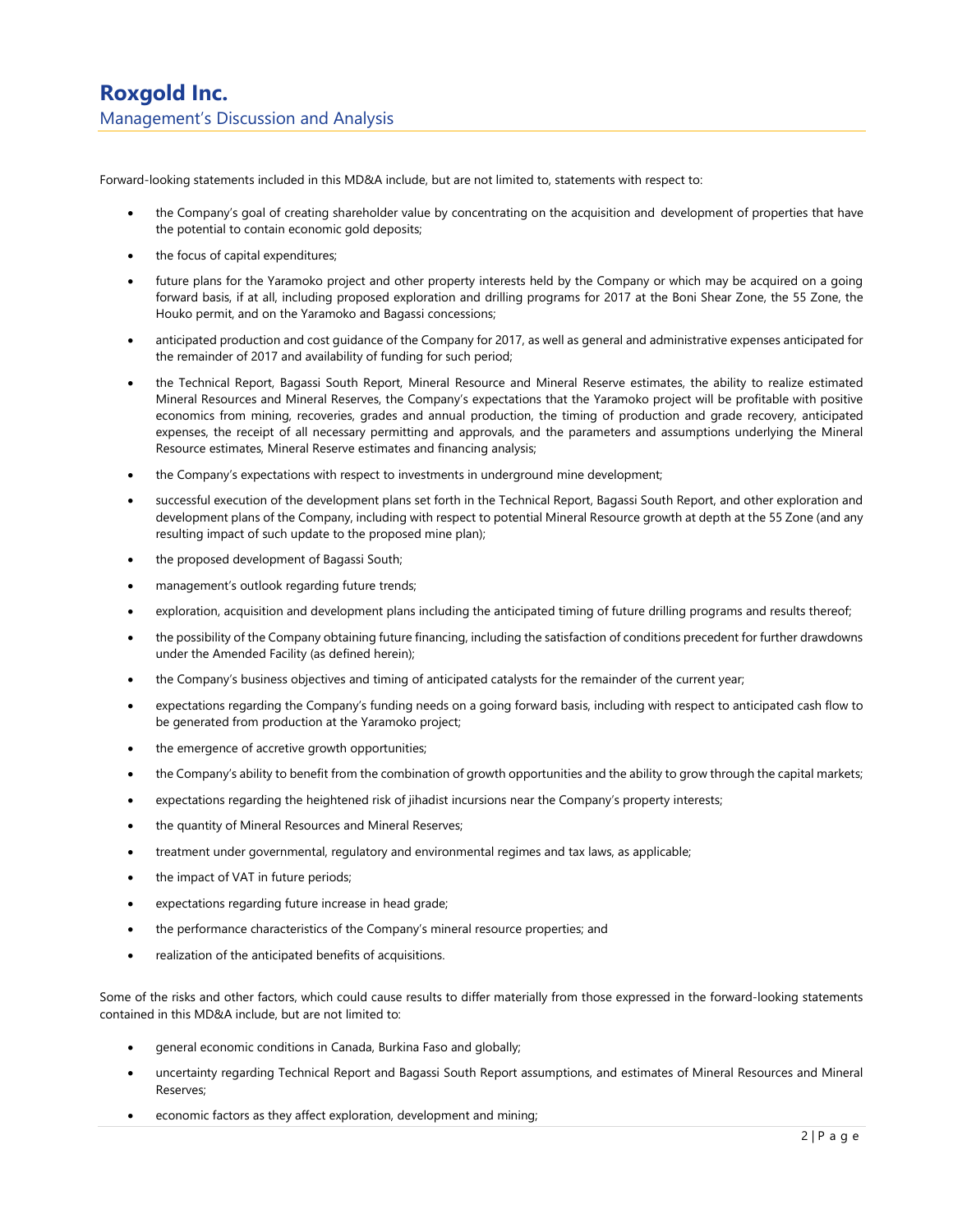## Roxgold Inc. Management's Discussion and Analysis

- parameters and assumptions underlying Mineral Resource estimates, Mineral Reserve estimates and financial analyses being incorrect;
- the risk factors included in the Technical Report and Bagassi South Report;
- the Company's ability to meet its working capital needs at the current level in the short and long term;
- environmental liability;
- industry conditions, including fluctuations in the price of gold and other metals and minerals;
- governmental regulation of the mineral resource industry, including environmental regulation;
- fluctuation in foreign exchange or interest rates, and in the price of fuel;
- availability and reliability of power supplies;
- liabilities inherent in mineral exploration and development;
- geological, technical and processing problems;
- political and economic risks associated with operations in Burkina Faso;
- failure to obtain third party permits, consents and approvals, when required, or at all;
- stock market volatility and market valuations;
- competition for, among other things, capital, acquisition of reserves, undeveloped land and skilled personnel;
- the need to obtain required approvals from regulatory authorities; and
- the other factors outlined under "Risk Factors" and "Key drivers and trends".

In addition, statements relating to Mineral Resources and Mineral Reserves are deemed to be forward-looking statements, as they involve the implied assessment, based on certain estimates and assumptions, that the Mineral Resources and Mineral Reserves described can be profitably mined in the future.

These forward-looking statements are made as of the date of this MD&A, and the Company disclaims any intent or obligation to update publicly any forward-looking statements, whether as a result of new information, future events or results or otherwise unless as required by applicable securities laws.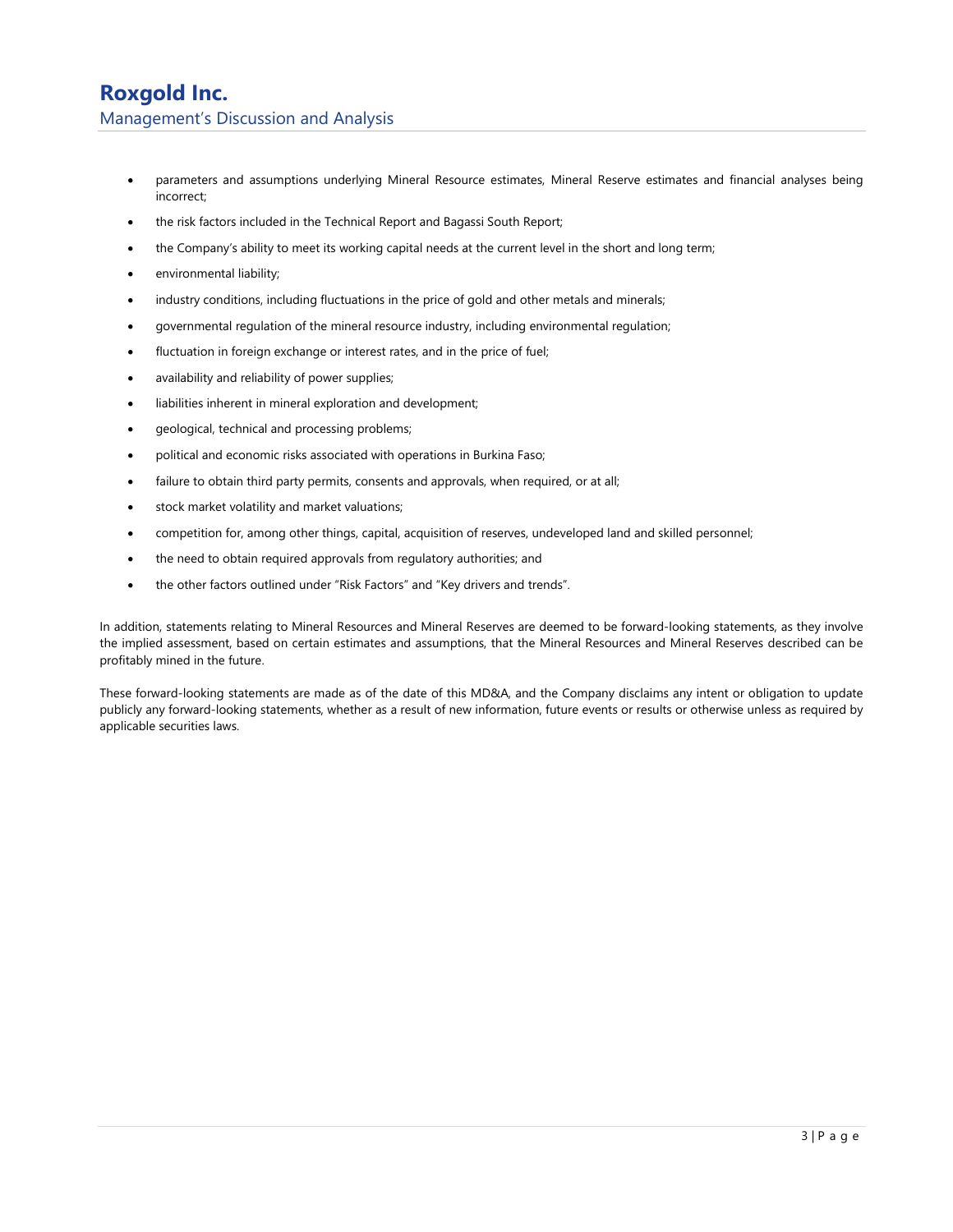## 1. Description of business

Roxgold is a Canadian-based gold mining company with its key asset, the high grade Yaramoko Gold Project, located in the Houndé greenstone belt of Burkina Faso, West Africa. The Company declared commercial production as of October 1, 2016. The Company is a reporting issuer in all provinces and territories of Canada other than Quebec and its common shares were listed for trading on the TSX Venture Exchange under the symbol "ROG" until March 29, 2017 and started trading on the Toronto Stock Exchange under the symbol "ROXG" on March 30, 2017.

Roxgold owns a 90% beneficial interest in Roxgold SANU S.A., which owns the Yaramoko exploitation permit. The government of Burkina Faso retains a 10% carried interest. In addition, the Company has a 100% undivided interest in the Yaramoko, Houko, Solna, Teyango, Yantara, and Boussara exploration properties.

## 2. Highlights

-

|                                                        | <b>Three-months</b><br>ended September 30,<br>2017 | Nine-months<br>ended September 30,<br>2017 | <b>Six-months</b><br>ended December 31,<br>2016 <sup>1</sup> |
|--------------------------------------------------------|----------------------------------------------------|--------------------------------------------|--------------------------------------------------------------|
|                                                        |                                                    |                                            |                                                              |
| Gold ounces produced                                   | 28,410                                             | 91,970                                     | 62,678                                                       |
| Gold ounces sold <sup>1,2</sup>                        | 27,912                                             | 91,679                                     | 68,861                                                       |
| Financial Data (in thousands of dollars, except        |                                                    |                                            |                                                              |
| per share amounts)                                     |                                                    |                                            |                                                              |
| Gold Sales <sup>1,2</sup>                              | 35,907                                             | 115,050                                    | 41,385                                                       |
| Mine operating profit                                  | 15,446                                             | 47,822                                     | 21,493                                                       |
| Net income (loss)                                      | 6,936                                              | 16,485                                     | 23,702                                                       |
| Basic earnings per share                               | 0.02                                               | 0.04                                       | 0.06                                                         |
| Adjusted net income (loss) <sup>3</sup>                | 9,281                                              | 23,492                                     | 12,517                                                       |
| Per share $3$                                          | 0.03                                               | 0.06                                       | 0.03                                                         |
| Cash flow from mining operations <sup>4</sup>          | 18,028                                             | 61,573                                     | 54,320                                                       |
| Per share <sup>4</sup>                                 | 0.05                                               | 0.17                                       | 0.15                                                         |
| Cash on hand end of period                             | 56,288                                             | 56,288                                     | 68,902                                                       |
| Total assets                                           | 225,002                                            | 225,002                                    | 217,670                                                      |
| <b>Statistics (in dollars)</b>                         |                                                    |                                            |                                                              |
| Average realized selling price (per ounce)             | 1,286                                              | 1,255                                      | 1,272                                                        |
| Cash operating cost (per ounce produced) <sup>5</sup>  | 445                                                | 445                                        | 379                                                          |
| Cash operating cost (per tonne processed) <sup>5</sup> | 190                                                | 209                                        | 195                                                          |
| Total cash cost (per ounce sold) <sup>6</sup>          | 522                                                | 496                                        | 439                                                          |
| Sustaining capital cost (per ounce sold) <sup>7</sup>  | 258                                                | 253                                        | 228                                                          |
| All-in sustaining cost (per ounce sold) <sup>8</sup>   | 833                                                | 794                                        | 702                                                          |

 $<sup>1</sup>$  The Company declared commercial production on October 1, 2016. As such, the six-month period ended December 31, 2016 includes three months of</sup> commercial production and three months of pre-commercial production. The pre-commercial production gold sales and mining operating expenses were accounted against Property, Plant and Equipment.

<sup>2</sup>Gold ounces sold and Gold Sales include revenues of \$36,279,000 and Q3 deferred revenues of \$1,091,000 related to 850 ounces sold, but not shipped, as of September 30, 2017, due to the timing of the shipment in Burkina Faso, offset by Q2 deferred revenues of \$1,463,000.

<sup>3</sup> Adjusted net income (loss) and adjusted net income (loss) per share are non-IFRS financial performance measures with no standard definition under IFRS. See the "Non-IFRS financial performance measures" section of this MD&A for all non-IFRS financial performance measures.

<sup>4</sup>Cash flow from mining operations and cash flow per share are non-IFRS financial performance measures with no standard definition under IFRS.

<sup>5</sup> Cash operating cost is a non-IFRS measure with no standard definition under IFRS and is calculated using ounces produced and tonnes processed.

<sup>6</sup> Total cash cost per ounce sold is a non-IFRS financial performance measure with no standard definition under IFRS and represents the mine operating expenses and government royalties adjusted to include production costs (in inventory) associated with the 850 ounces of gold sold, but not shipped, as of September 30, 2017.

Sustaining capital cost per ounce sold is a non-IFRS financial performance measure with no standard definition under IFRS and represents the investment in underground development per ounce sold.

8 All-in sustaining cost per ounce sold is a non-IFRS financial performance measure with no standard definition under IFRS.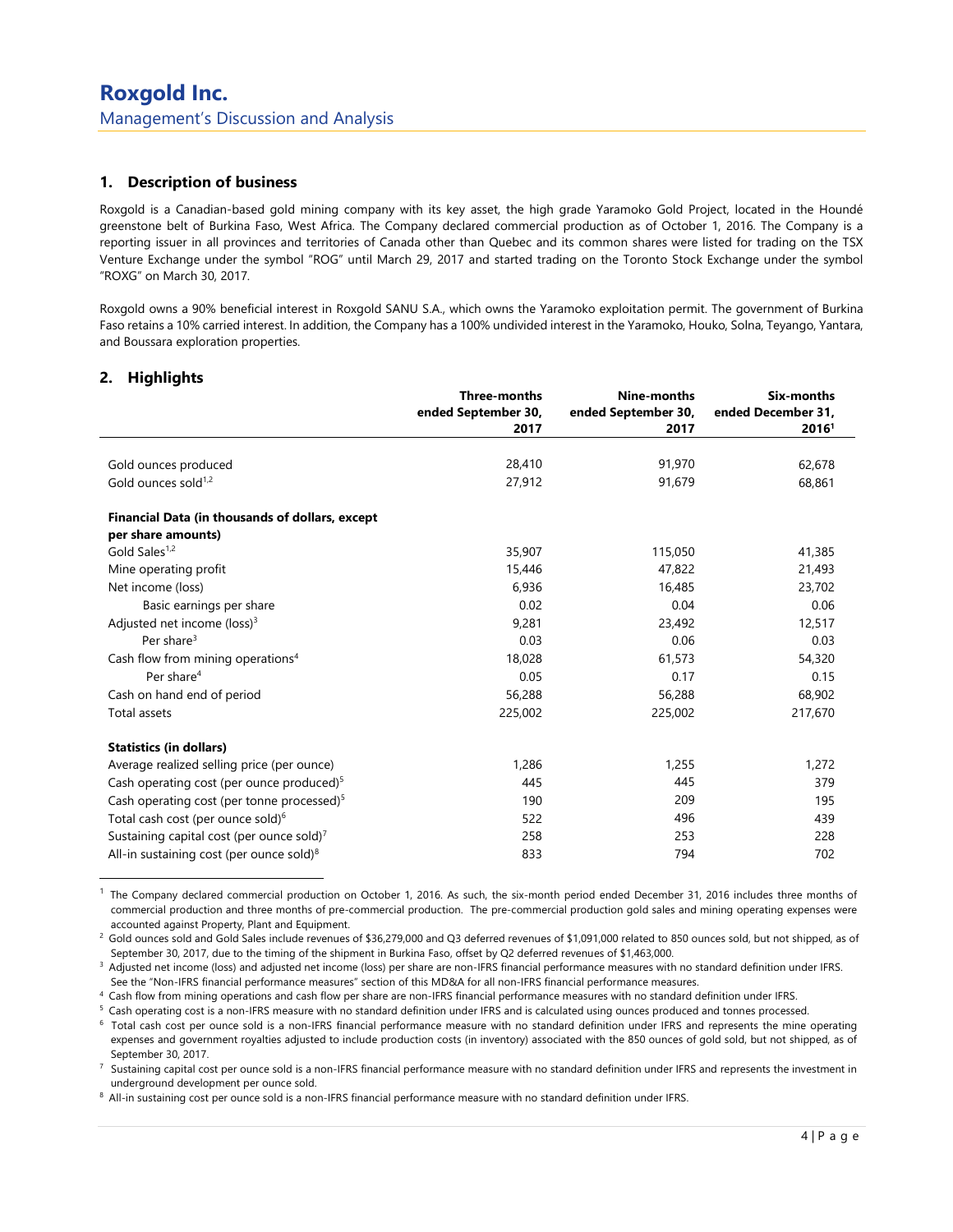## 2. Highlights (continued)

During the quarter ended September 30, 2017, and thereafter, the Company:

- Achieved 3,400,000 hours worked LTI free;
- $\checkmark$  Sold 27,912 ounces of gold for gold sales totalling \$35,907,000<sup>9</sup>;
- Produced 28,410 ounces of gold at an average cash operating cost of \$445 per ounce produced<sup>10</sup> for the quarter contributing to a nine-month production total of 91,970 ounces of gold at an average cash operating cost of \$445 per ounce produced<sup>10</sup>;
- Incurred an all-in sustaining cost<sup>11</sup> of \$833 per ounce sold and \$794 per ounce sold, for the three and nine-month periods ended September 30, 2017, respectively;
- Generated cash flow from mining operations<sup>12</sup> totalling \$18,028,000 (\$61,573,000 for the nine-month period) and cash flow per share<sup>12</sup> of \$0.05 (C\$0.06/share) (\$0.17 and C\$0.22/share for the nine-month period);
- Became net cash positive<sup>13</sup> with a cash balance of \$56,288,000 and long-term debt face value balance of \$50,100,000<sup>14;</sup>
- Mined 76,480 tonnes of ore for the quarter, a 16% increase over Q2;
- Commenced construction work at site to facilitate the Bagassi South expansion project;
- Commenced a drilling program targeting newly identified geophysical targets along the Bagassi Corridor located less than two kilometres south of the 55 Zone and the Yaramoko plant; and
- Updated and increased the Bagassi South Mineral Resource Estimate ("MRE") to Indicated MRE of 352,000 tonnes at 16.6 grams of gold per tonne ("g/t Au") for 188,000 ounces of gold at a cut-off grade of 5.0 g/t Au and Inferred MRE of 130,000 tonnes at 16.6 g/t Au for approximately 69,000 ounces of gold at a cut-off grade of 5.0 g/t Au – a significant improvement over the previous inferred resource estimate of 563,000 tonnes at 12.1 g/t Au for 220,000 ounces of gold at a cut-off grade of 5.0 g/t Au;
- Announced positive Feasibility Study for the Bagassi South Project with after tax IRR of 53.2% with 1.8 year payback on initial capital, representing an increase of Reserves of 26% for the Yaramoko Gold Project.

## 3. Near-term objectives for 2017

-

Based on the results to date, the Company is confident to achieve the increased production guidance of between 115,000 to 125,000 ounces of gold for the twelve-month period ending December 31, 2017. The Company's objectives for the balance of 2017 include the following:

- Gold production of between 115,000 and 125,000 oz;
- Cash operating cost per ounce produced<sup>10</sup> between \$445 and \$490/oz for the year ending December 31, 2017;
- All-in sustaining costs per ounce sold<sup>11</sup> between \$740 and \$790/oz for the year ending December 31, 2017;
- Sustaining capital expenditures between \$24 million and \$28 million;
- Mineral Resource growth at depth at 55 Zone;
- Development of Bagassi South, further to an updated MRE; and
- Testing of recently delineated regional exploration targets.

<sup>&</sup>lt;sup>9</sup> Gold ounces sold and Gold Sales include revenues of \$36,279,000 and Q3 deferred revenues of \$1,091,000 related to 850 ounces sold, but not shipped, as of September 30, 2017, due to the timing of the shipment in Burkina Faso, offset by Q2 deferred revenues of \$1,463,000.

<sup>&</sup>lt;sup>10</sup> Cash operating cost is a non-IFRS measure with no standard definition under IFRS and is calculated using ounces produced and tonnes processed. See the "Non-IFRS financial performance measures" section of this MD&A for all non-IFRS financial performance measures.

<sup>&</sup>lt;sup>11</sup> All-in sustaining cost is a non-IFRS financial performance measure with no standard definition under IFRS.

 $12$  Cash flow from mining operations and cash flow per share are non-IFRS financial performance measures with no standard definition under IFRS.

<sup>&</sup>lt;sup>13</sup> Net cash positive is a non-IFRS measure with no standard definition under IFRS and is calculated as cash less long-term debt.

<sup>&</sup>lt;sup>14</sup> Long-term debt face value represents the remaining balance owing on the Amended Facility.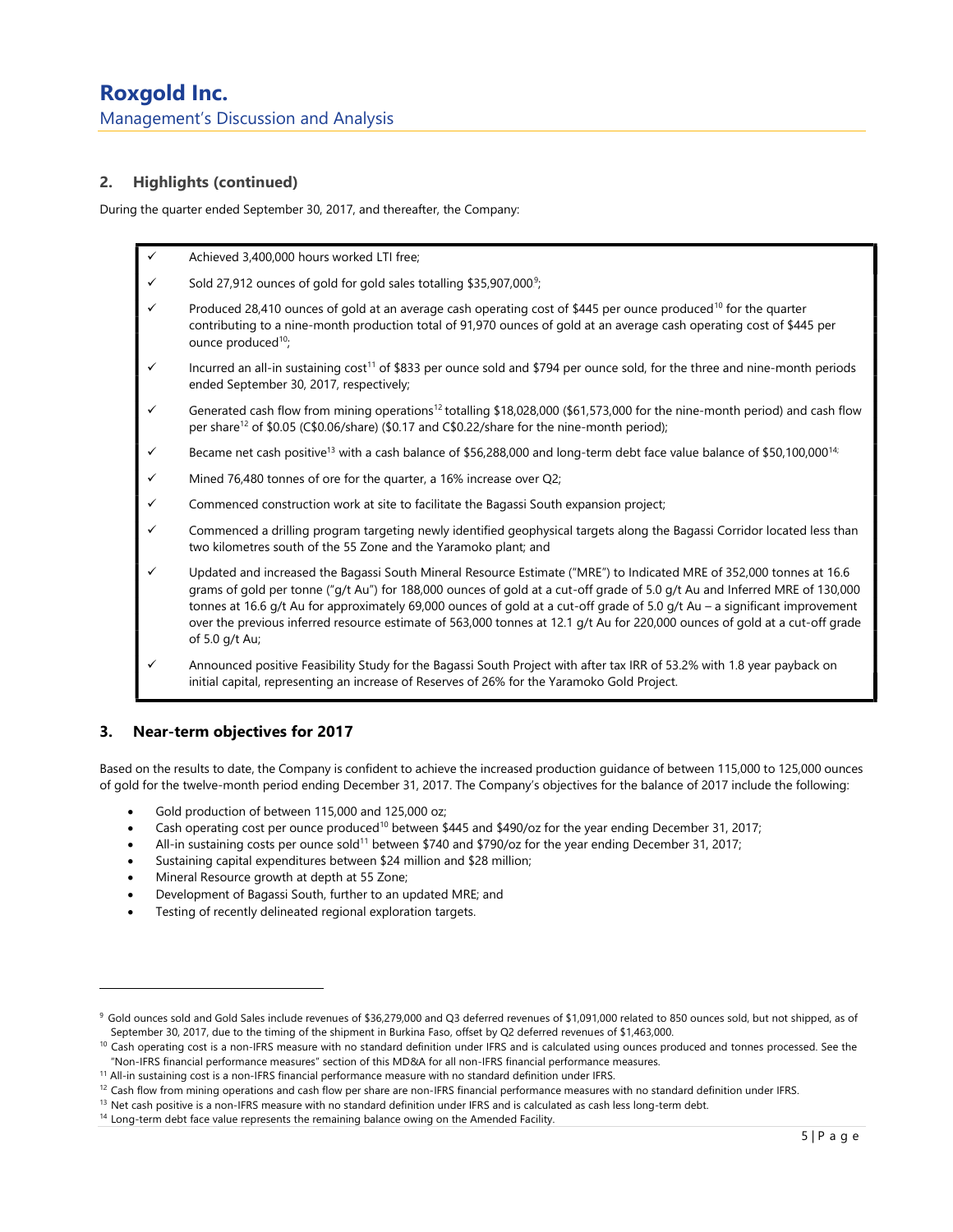#### Upcoming catalysts

The Company's anticipated catalysts for the balance of 2017 include the following:

- Q4 Completion of the 55 Zone deep drilling program completed October 2017
- Q4 Complete results of the 4,500 metres regional drilling campaign along the Bagassi Corridor
- Q4 Results of QV' infill drilling program
- Q4 Results of Bagassi South Feasibility Study released November 6, 2017
- Q4 Results of 10,000 metre drilling program on the Boni Shear and other regional targets

#### 4. Key drivers and trends

#### A. Gold price

The market price of gold is a significant factor determining the Company's financial results. As such, cash flow from operations and the Company's development and exploration activities may, in the future, be significantly adversely affected by a decline in the price of gold. The gold price fluctuates on a daily basis and is affected by a number of factors beyond the control of the Company, such as the US dollar and other foreign currency exchange rates, the confidence in the global monetary system along with the expectations of other global or regional political or economic events or conditions.

During the nine-month period ended September 30, 2017, the price of gold, based on the London Gold Fix PM, fluctuated from a low of \$1,211 to a high of \$1,346 per ounce. The average market gold price in the third quarter of 2017 was \$1,278 per ounce and the Company's average realized gold price for the period was \$1,286 per ounce sold.

#### B. Currency and oil price

The US dollar is the Company's reporting currency. The Company's revenue is denominated in US dollars as gold is priced in US dollars. The Company's main sources of foreign exchange exposure are the Canadian dollar, the Euro, which have a direct impact on the Company's Canadian and mining activities in Burkina Faso where local currency is fixed against the Euro.

As mining activities are energy intensive, operating costs can be affected by a change in the price of fuel. In Burkina Faso, fuel is purchased exclusively from the government and is priced in the local currency at a rate fixed by government decree and has no direct link to the price of crude oil. The Company does not use a hedging strategy to mitigate the volatility of the price of oil. Since early February 2017, the Company's underground and processing facilities have been using energy provided by the HV power line.

#### C. Security

During the last quarter of 2016, both the French and Canadian government authorities issued warnings of a heightened risk of jihadist incursions from Mali in certain areas within an 80 kilometre wide zone along the western border of Burkina Faso. This zone is distant from the Yaramoko gold mine. The Company continues to monitor security risks in-country from a variety of sources.

Apart from this and the risk factors noted under the heading "Risk Factors" of the Company's 2016 Annual Management Discussion and Analysis available on SEDAR at www.sedar.com, management is not aware of any other trends, commitments, events or uncertainties that would have a material effect on the Company's business, financial condition or results of operations.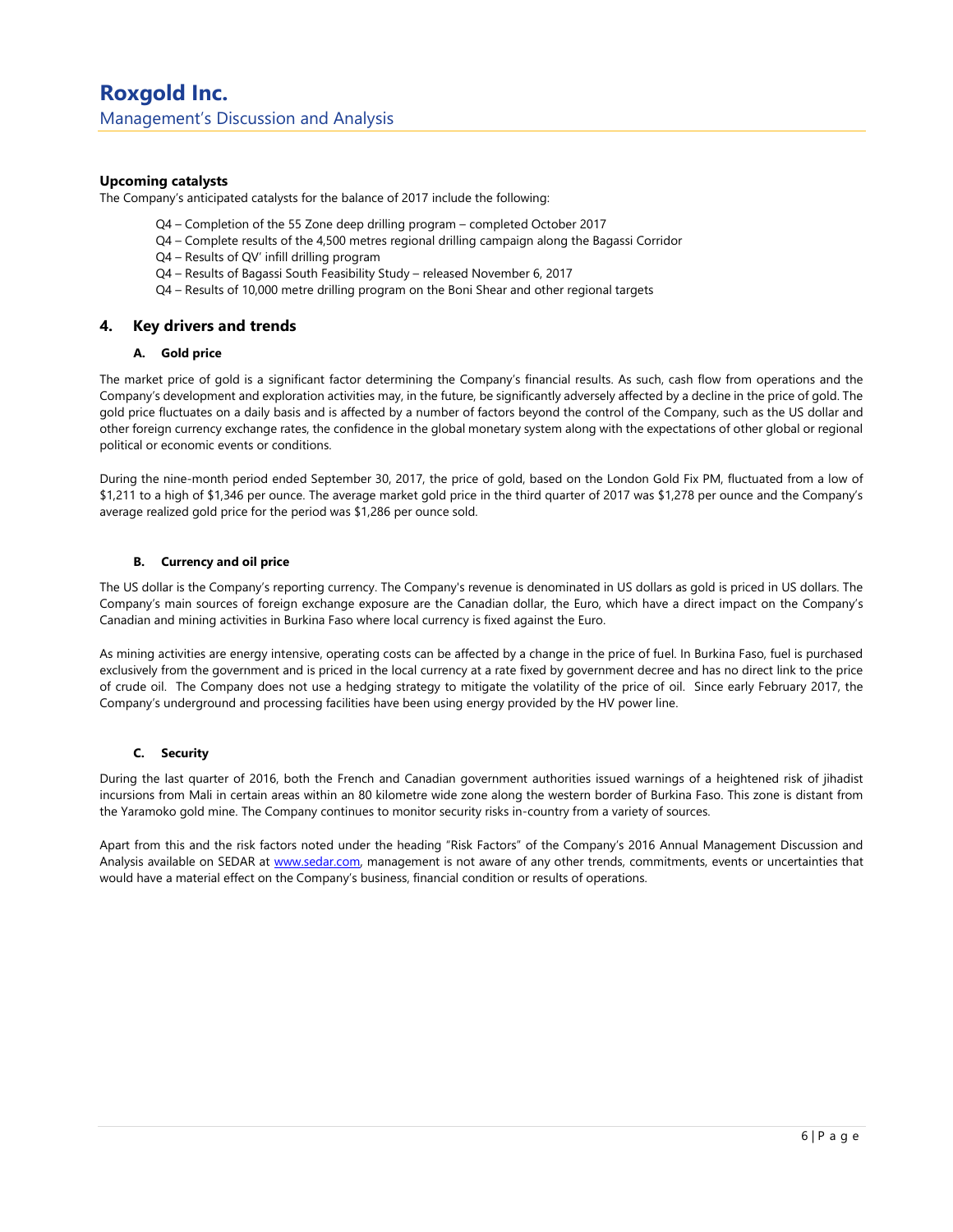## 5. Mine operating activities

The Company considers that pre-commercial production operations at the Yaramoko gold mine commenced in June 2016 as the construction of the processing plant and associated infrastructure was completed, the contractual performance tests associated with the engineering, procurement, and construction ("EPC") lump sum contract with the DRA/Group Five Joint Venture was passed and a first gold shipment was exported and refined. Ramp-up of pre-commercial production continued during the third quarter ended September 30, 2016, leading to the declaration of commercial production on October 1, 2016. Accordingly, there are no comparable gold sales and operational results from mine operations from the previous year. The Company is providing the six-month period ended December 31, 2016 results as comparative figures.

|                                                         | Three-month period ended |                          | Nine-month period ended |              | <b>Six-Period ended</b><br>December 31 <sup>15</sup> |
|---------------------------------------------------------|--------------------------|--------------------------|-------------------------|--------------|------------------------------------------------------|
|                                                         |                          | September 30             |                         | September 30 |                                                      |
|                                                         | 2017                     | 2016                     | 2017                    | 2016         | 2016                                                 |
| <b>Operating Data</b>                                   |                          |                          |                         |              |                                                      |
| Ore mined (tonnes)                                      | 76,480                   | $\overline{\phantom{a}}$ | 211,761                 |              | 104,831                                              |
| Ore processed (tonnes)                                  | 66,670                   | ٠                        | 195,784                 |              | 122,135                                              |
| Head grade (g/t)                                        | 13.6                     |                          | 14.5                    |              | 16.1                                                 |
| Recovery (%)                                            | 98.6                     |                          | 98.9                    |              | 98.9                                                 |
| Gold ounces produced                                    | 28,410                   | $\overline{\phantom{a}}$ | 91,970                  |              | 62,678                                               |
| Gold ounces sold <sup>16</sup>                          | 27,912                   | $\overline{\phantom{a}}$ | 91,679                  |              | 68,861                                               |
| <b>Financial Data (in thousands of dollars)</b>         |                          |                          |                         |              |                                                      |
| Revenues – Gold sales <sup>15,16</sup>                  | 35,907                   | ٠                        | 115,050                 |              | 87,566                                               |
| Mining operating expenses                               | 12,649                   | ٠                        | 40,480                  |              | 26,239                                               |
| Government royalties                                    | 1,514                    |                          | 4,620                   |              | 4,005                                                |
| <b>Statistics (in dollars)</b>                          |                          |                          |                         |              |                                                      |
| Average realized selling price (per ounce)              | 1,286                    |                          | 1,255                   |              | 1,272                                                |
| Cash operating cost (per ounce produced) <sup>17</sup>  | 445                      |                          | 445                     |              | 379                                                  |
| Cash operating cost (per tonne processed) <sup>17</sup> | 190                      |                          | 209                     |              | 195                                                  |
| Total cash cost (per ounce sold) <sup>18</sup>          | 522                      |                          | 496                     |              | 439                                                  |
| Sustaining capital cost (per ounce sold) <sup>19</sup>  | 258                      | $\overline{a}$           | 253                     | -            | 228                                                  |
| All-in sustaining cost (per ounce sold) <sup>20</sup>   | 833                      |                          | 794                     |              | 702                                                  |

#### A. Operational performance

-

During the third quarter of 2017, the Yaramoko gold mine produced 28,410 ounces and sold 27,912 ounces of gold for total production during the nine-month period ended September 30, 2017, of 91,970 ounces of gold. The production is in line with expectations of relatively stronger first and fourth quarters due to higher ore head grades in the mine schedule.

<sup>&</sup>lt;sup>15</sup> The Company declared commercial production on October 1, 2016. As such, the six-month period ended December 31, 2016 includes three months of commercial production and three months of pre-commercial production. The pre-commercial production gold sales and mining operating expenses were accounted against Property, Plant and Equipment.

<sup>&</sup>lt;sup>16</sup> Gold ounces sold and Gold Sales include revenues of \$36,279,000 and Q3 deferred revenues of \$1,091,000 related to 850 ounces sold, but not shipped, as of September 30, 2017, due to the timing of the shipment in Burkina Faso, offset by Q2 deferred revenues of \$1,463,000.

<sup>&</sup>lt;sup>17</sup> Cash operating cost is a non-IFRS measure with no standard definition under IFRS and is calculated using ounces produced and tonnes processed. See the "Non-IFRS financial performance measures" section of this MD&A for all non-IFRS financial performance measures.

<sup>&</sup>lt;sup>18</sup> Total cash cost per ounce sold is a non-IFRS financial performance measure with no standard definition under IFRS and represents the mine operating expenses and government royalties adjusted to include production costs (in inventory) associated with the 850 ounces of gold sold, but not shipped, as of September 30, 2017.

<sup>&</sup>lt;sup>19</sup> Sustaining capital cost per ounce sold is a non-IFRS financial performance measure with no standard definition under IFRS and represents the investment in underground development per ounce sold.

<sup>&</sup>lt;sup>20</sup> All-in sustaining cost is a non-IFRS financial performance measure with no standard definition under IFRS.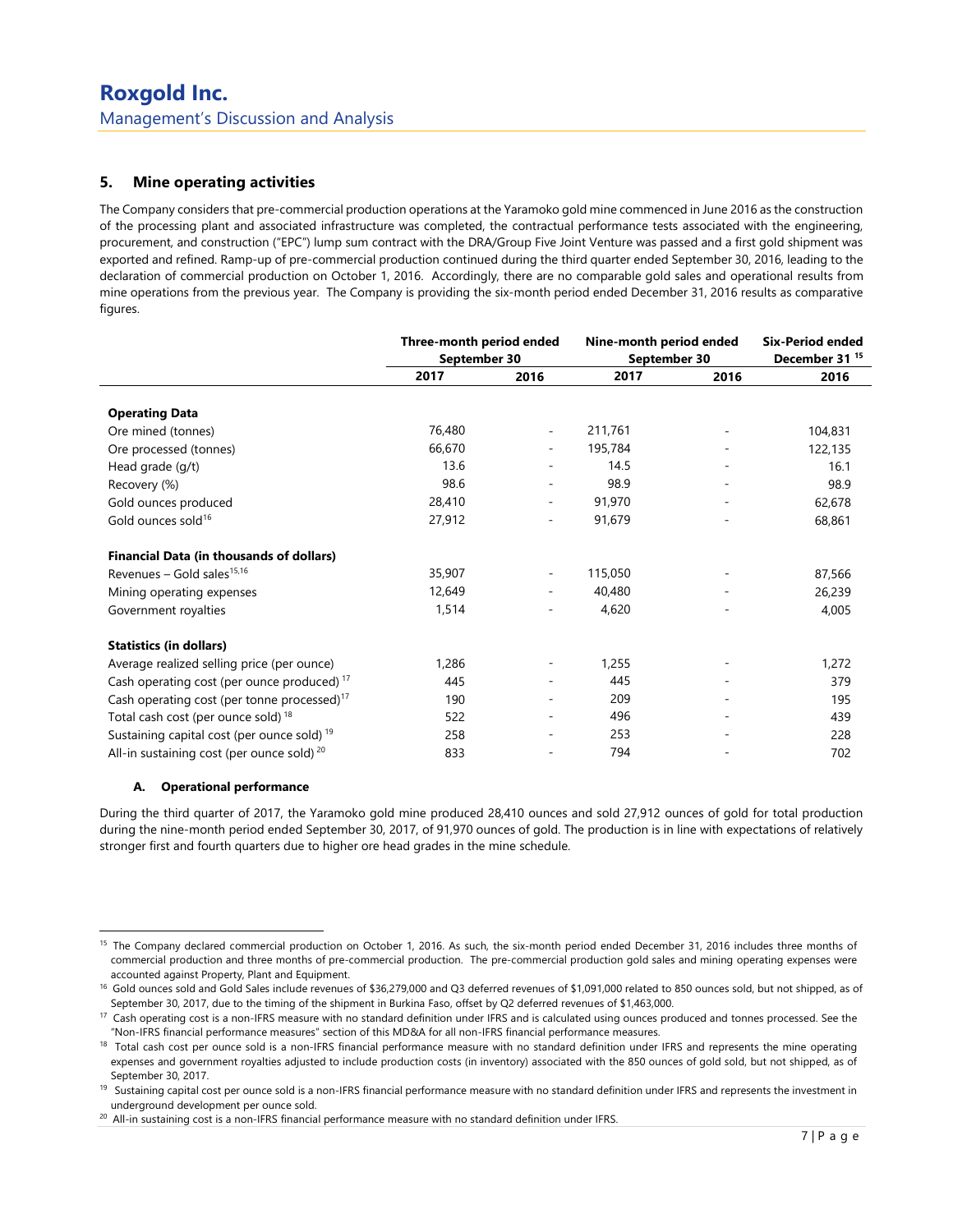During the three-month period ended September 30, 2017, the Yaramoko gold mine continued to operate in line with expectations delivering 76,480 tonnes of ore at 12.2 g/t with 1,730 metres of development completed while achieving over 3,400,000 hours worked lost time incident free.

Combined with the first half performance, a total of 211,761 tonnes of ore were mined as of September 30, 2017. With seven stoping fronts available, the Company believes the underground mine is now positioned to increase the proportion of mill feed coming from stoping ore. As a result, a record mine production was achieved in October with more than 34,500 tonnes of ore at 13.7 g/t Au for 15,140 ounces mined.

During the third quarter of 2017, the plant processed 66,670 tonnes of ore at an average head grade of 13.6 g/t Au. The higher head grade when compared to the previous quarter is due to the mining sequence. Plant availability was 95.8% and overall recovery was 98.6% during the quarter. The increase in head grade, compared to the previous quarter, is expected to continue in the fourth quarter.

As of September 30, 2017, underground development had reached the 5049 RL ("Reduced Level"), some 260 metres below surface. Since the Company started operations in June 2016, it has taken advantage of higher than planned development productivity rates from the underground mining contractor to bring forward additional mine development. A total of 4,660 metres of underground waste development has been completed consisting of 1,972 metres during the second half of 2016 and 2,688 metres for nine-month period of 2017. As a result, the Company is significantly ahead of the mine plan contemplated in the Technical Report which included 3,294 metres for the corresponding period. This additional development has provided early access to additional areas of the mine to increase flexibility and resiliency for the mine plan. This additional investment has resulted in development accessing approximately 228,000 ounces of gold in situ to support future stoping operations. As waste development rates exceeded expectations to meet future production requirements, waste development is anticipated to decrease in the fourth quarter.

#### B. Financial performance

-

Based on the Company's accounting policy (refer to note 2 of the Company's annual consolidated financial statements as of December 31, 2016 available on www.sedar.com, commercial production was declared on October 1, 2016. Accordingly, there are no comparable gold sales and operational results from mine operations for the nine months of 2016.

During the nine-month period ended September 30, 2017, a total of 91,679 ounces of gold were sold resulting in revenues from gold sales totalling \$115 million at an average realized gold price of \$1,255 per ounce sold compared to an average market gold price of \$1,251 per ounce. Ounces sold during the period include 850 ounces of gold sold, but not shipped, as of September 30, 2017 due to the timing of gold shipments. As a result, deferred revenues totalling \$1,091,000 have been recognized on the Company's statement of financial position as at September 30, 2017. Ounces sold are in line with expectations as the mine schedule provided for a stronger first and fourth quarter.

Mine operating expenses for the three and nine-month periods represent mining, processing, and mine site-related general and administrative expenses. Cash operating costs per tonne processed<sup>21</sup> totalled \$190 for the quarter and \$209 for the first nine months of 2017. The variation between the cash operating cost per tonne processed<sup>21</sup> for the nine-month period ended September 30, 2017 and the period presented for 2016 is mainly due to lower mining costs per tonne mined due to a shift towards stoping activities, standard preventive maintenance costs incurred in prior periods in addition to the timing of general and administrative costs. As expected, for the third quarter of 2017, mining costs per tonne decreased compared to the previous quarters in 2017 as mining of stoping tonnes increased to approximately 60% of total ore mined during the quarter.

The cash operating cost per ounce produced<sup>21</sup> totalled \$445 per ounce for the third quarter of 2017 contributing to a cash operating cost per ounce produced of \$445 for the nine-month period ended September 30, 2017. Cash operating costs per ounce produced remain within the 2017 guidance of between \$445-\$490 per ounce produced. The lower cash operating cost per ounce produced and lower total cash cost per ounce sold for the third quarter of 2017, as compared to the previous quarter, are the result of a higher head grade partially combined with a lower cash operating cost per tonne processed.

During the third quarter of 2017, Roxgold invested \$7,196,000 in underground mine development, representing a sustaining capital cost per ounce sold<sup>22</sup> of \$258. This reflects the Company's decision to invest in additional metres of development to provide for potentially greater operational flexibility and robustness. Investment in underground development was expected to be more intense in the first nine months of 2017 as a result of the mining sequence. Consequently, sustaining capital expenditures for 2017 are expected to be within guidance.

<sup>&</sup>lt;sup>21</sup> Cash operating cost is a non-IFRS measure with no standard definition under IFRS and is calculated using ounces produced and tonnes processed. See the "Non-IFRS financial performance measures" section of this MD&A for all non-IFRS financial performance measures.

 $^{22}$  Sustaining capital cost per ounce sold is a non-IFRS financial performance measure with no standard definition under IFRS and represents the investment in underground development per ounce sold.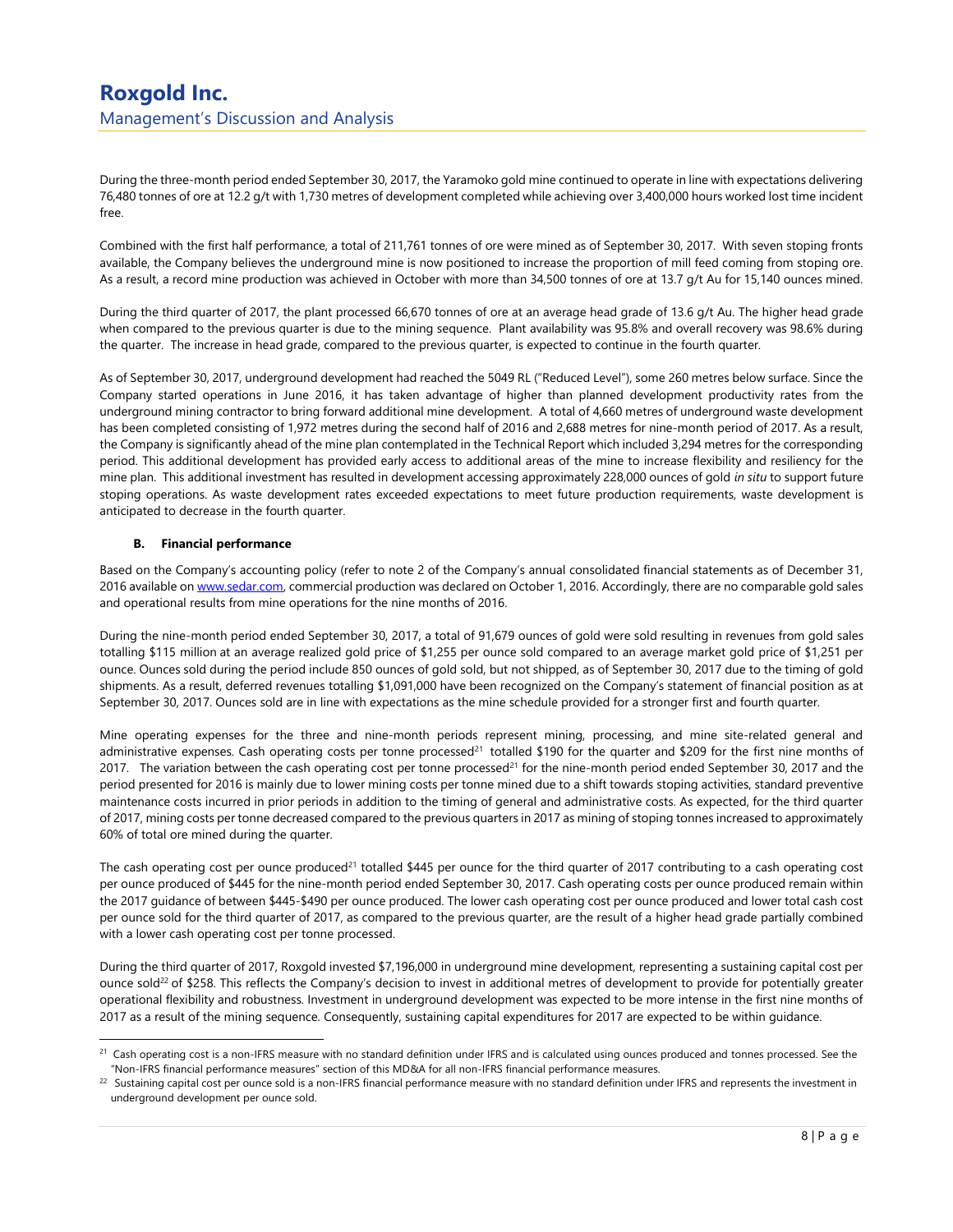Based on the foregoing, the Company generated cash flow from mining operations<sup>23</sup> totalling \$18,028,000 for the third quarter of 2017, for a site all-in sustaining cost of \$779 per ounce sold and a total all-in sustaining cost<sup>24</sup> of \$833 per ounce sold. The lower all-in sustaining cost per ounce sold for the third quarter related to a slight decrease in waste development as the mining team focused on stoping activities. Accordingly, the all-in sustaining cost<sup>22</sup> for the nine-month period ended September 30, 2017, was \$794 per ounce sold. In consideration of the advanced stage of underground mine development, as compared to plan, and resulting decreased underground mine development planned for the fourth quarter of 2017, the Company anticipates that the all-in sustaining cost<sup>24</sup> per ounce sold for 2017 will remain within guidance of \$740-\$790 per ounce sold.

For comparison purposes, the Technical Report forecasted an all-in sustaining cost of \$751 per ounce sold in 2017, the second year of operations, and a Life of Mine all-in sustaining cost average of \$590 per ounce sold as development expenditure in the early years of the mine plan tapered off. Considering the extra development that has been achieved since the commencement of operations, the Company is pleased with progress against original expectations.

Based on the financial performance discussed above, the Company achieved cash flow from mining operations<sup>23</sup> of \$61,573,000 for the ninemonth period ended September 30, 2017, for cash flow per share of \$0.17 (C\$0.22/share), which allowed the Company to be net cash positive<sup>25</sup> as at September 30, 2017.

### 6. Exploration activities

#### A. 55 Zone

-

#### For the three-month period ended September 30, 2017

During the third quarter of 2017, the company continued drilling at the 55 Zone with a planned program of 10,000 metres over nine holes. The program was undertaken with two drill rigs from surface in the second quarter of 2017, but reduced to a single drill rig at the end of the third quarter. The program is expected to be completed early in the fourth quarter and is primarily targeting resource growth at depth, below and west of the drilling program completed in the fourth quarter of 2016. The planned drill holes are illustrated in Figure 1.



Figure 1 – 55 Zone Longitudinal section with planned drill holes

<sup>&</sup>lt;sup>23</sup> Cash flow from mining operations and cash flow per share are non-IFRS financial performance measures with no standard definition under IFRS. See the "Non-IFRS financial performance measures" section of this MD&A for all non-IFRS financial performance measures.

<sup>&</sup>lt;sup>24</sup> All-in sustaining cost is a non-IFRS financial performance measure with no standard definition under IFRS.

<sup>&</sup>lt;sup>25</sup> Net cash positive is a non-IFRS measure with no standard definition under IFRS and is calculated as cash less long-term debt.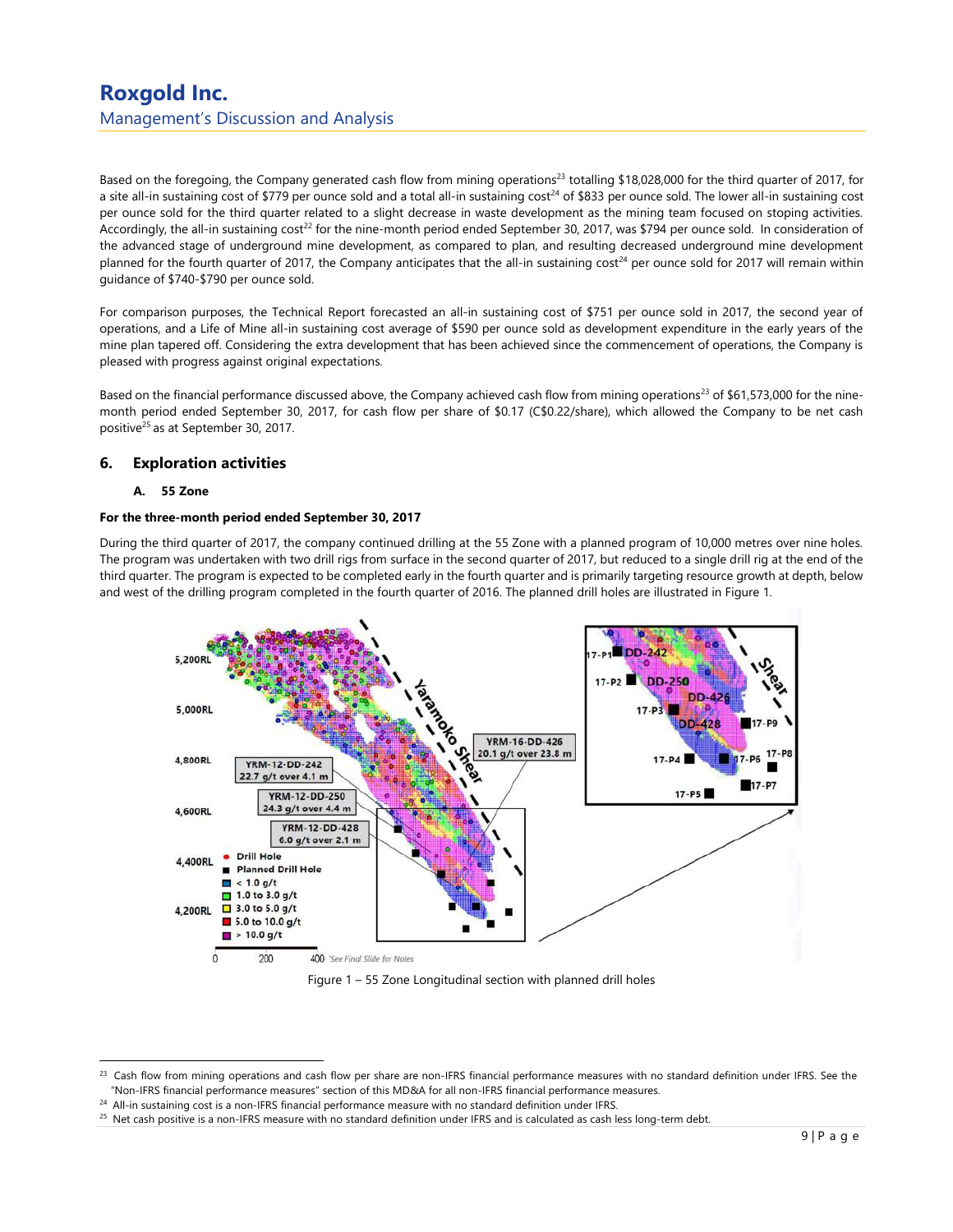#### For the nine-month period ended September 30, 2017

During the first nine months of 2017, the Company finalised an updated MRE for the 55 Zone, which incorporated all drilling conducted in 2016. A total of 62 holes were drilled in 2016, of which 47 holes totalling 9,613 metres targeted the upper portion of the 55 Zone and mostly consisted of infill drilling. These holes were drilled to increase drilling resolution around areas within the current mine plan. The remaining 15 holes, which totalled 13,658 metres, focused on extending the zone at depth below the inferred resource boundary. The two primary goals of the program were to convert a portion of the current Inferred Resource to Indicated Resource status and to test the 55 Zone extension down plunge below the Inferred Resource boundary.

The Mineral Resources at the 55 Zone were estimated using a geostatistical block modelling approach informed from gold assay data collected in core borehole samples. The construction of the Mineral Resource model was a collaborative effort between Roxgold and SRK Consulting (Canada) Inc. ("SRK") personnel. The optimization of the geological wireframes was primarily carried out by Roxgold and reviewed by Dominic Chartier of SRK, PGeo (OGQ #0874), whereas geostatistical analysis, variography, and Mineral Resource modelling were undertaken by Sébastien Bernier of SRK, PGeo (APGO #1847). All technical work was supervised by Glen Cole of SRK, PGeo (APGO #1416) and reviewed by Yan Bourassa, VP of Geology for Roxgold (APGO #1336).

Taking into account the 2016 mining depletion at the 55 Zone, estimated Measured and Indicated gold Mineral Resources (inclusive of Mineral Reserves) decreased by 9% from 810,000 ounces of gold in 2014 to 738,000 ounces as of December 31, 2016. The decrease of 72,000 ounces was primarily due to depletion of 91,000 ounces mined in 2016, a change to gold price assumptions from \$1,300 per ounce to \$1,250 per ounce and different modeling and estimation assumptions. The grade of the Measured and Indicated components increased by 8.4% compared to the December 31, 2015 Indicated Mineral Resources estimate.

Estimated Inferred Mineral Resources at 55 Zone increased from 278,000 ounces of gold as of December 31, 2015 to 347,000 ounces of gold as of December 31, 2016, and the grade increased from 10.3 g/t to 16.1 g/t. These increases are mainly the result of exploration drilling at depth at the 55 Zone.

The Company resumed drilling at the 55 Zone in the second quarter of 2017, with the aforementioned 10,000 metres drilling program currently ongoing to follow-up on the 2016 deep drilling program.

A ground geophysical survey campaign commenced in early February 2017 over the 55 Zone and along the Yaramoko Shear and was completed in the second quarter. The campaign in the 55 Zone area consists of two pole-dipole gradient surveys, the largest pole-dipole survey will be covering an area along the Yaramoko Shear Zone that includes both the 55 Zone and Bagassi South deposits and will aim to outline the western extension of the gold hosting structures as well as sub-parallel structures between the two deposits and south of the Bagassi South QV1 structure.

#### B. Bagassi South

#### For the three-month period ended September 30, 2017

Following the completion of the Bagassi South drilling program in the second quarter, the Company worked on a MRE update which was subsequently validated by SRK Consulting (Canada) Inc. ("SRK") of Toronto in July 2017. The MRE was based on 250 core boreholes totalling approximately 55,660 metres of drilling and was prepared in accordance with National Instrument 43-101 ("43-101") Standards of Disclosure for Mineral Projects. The MRE was completed early in the third quarter (see press release dated July 19, 2017 available on the Company's website and at SEDAR.com)

A drilling program targeting newly defined geophysical targets was completed in the third quarter of 2017 along the Bagassi corridor between the 55 Zone and Bagassi South. A total of approximately 4,500 metres of drilling was completed along the QV1 Extension structure and the Ridge Line IP targets along the Bagassi Corridor.

Following the completion of the Bagassi Corridor drilling program, an infill and extensional drilling program was undertaken at Bagassi South along the QV' structure with the aim to convert the inferred resources defined in the Q3 mineral resource estimate to indicated. The planned program is approximately 10,500 metres and will also focus on extending resources at depth down plunge the QV' structure

#### For the nine-month period ended September 30, 2017

During the first quarter of 2017, the Company resumed drilling at Bagassi South by undertaking an infill and extensional drilling program along the QV1 and QV' structures, 29,160 metres of drilling were completed for this program.

The program was primarily designed to infill the QV1 structure with sufficient additional intercepts to support the conversion of the existing inferred MRE to indicated status. A secondary goal of the program was to test the extent of the mineralized shoot along the QV' structure which is located along the contact between the basalt flows and the Bagassi granite and was initially outlined by the 2016 fourth quarter drilling program.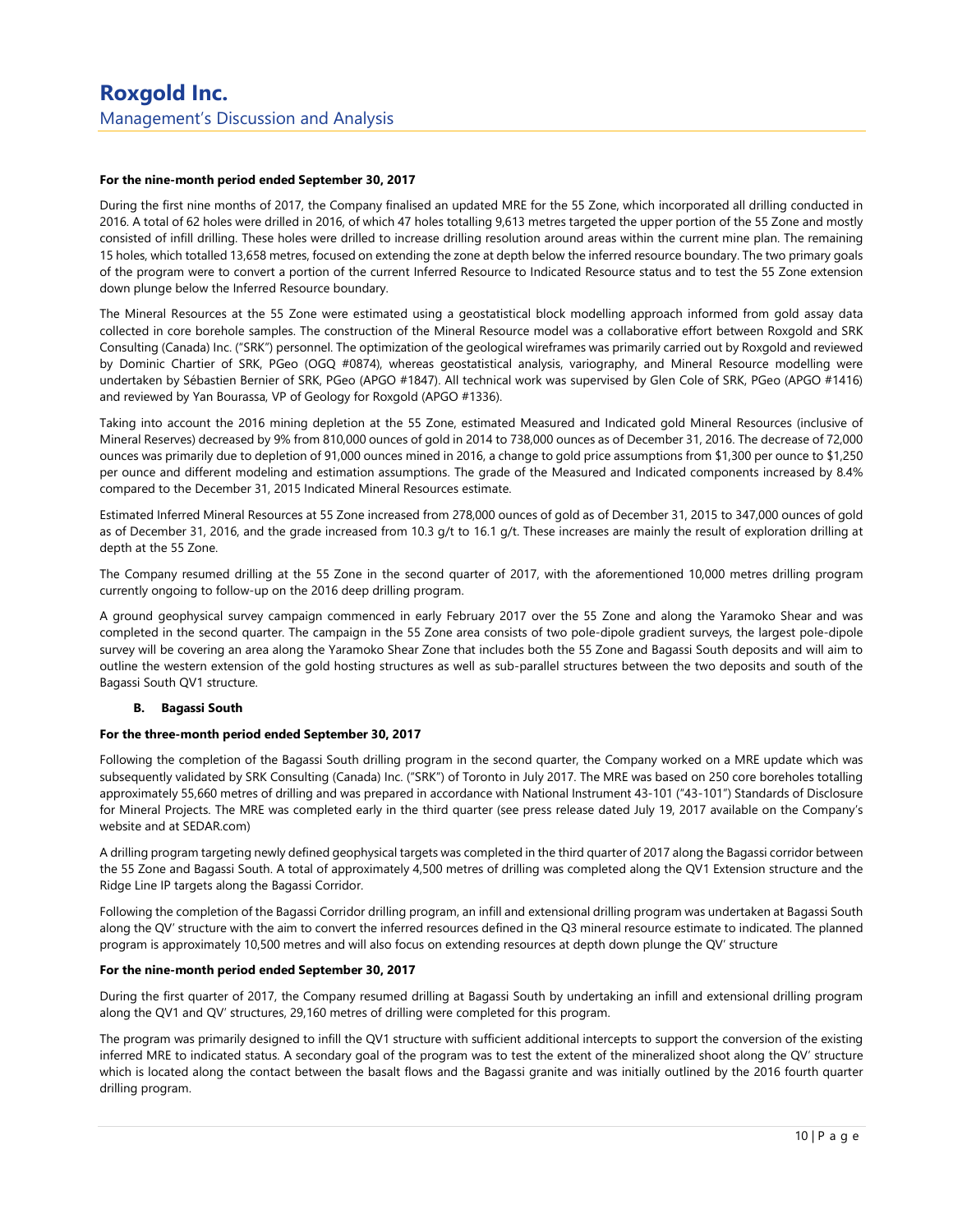## Roxgold Inc. Management's Discussion and Analysis



Figure 2 - Bagassi South QV1 structure with 2017 drill holes



Figure 3 - Bagassi South QV' structure with 2017 drill holes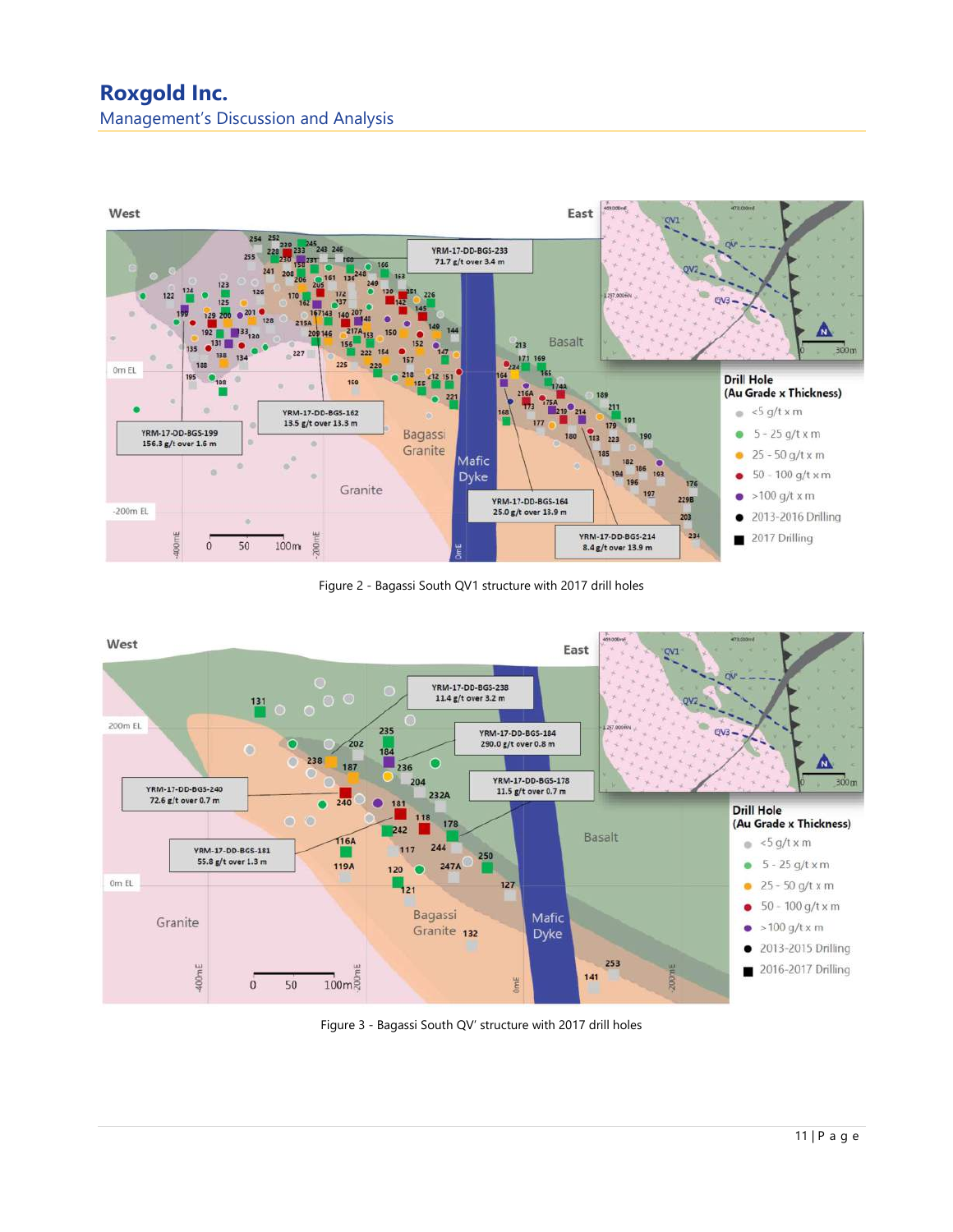#### C. Houko Permit

#### For the three and nine-month periods ended September 30, 2017

The Houko permit lies to the south of the western arm of the Yaramoko permit and adjacent to the western border of the Yaramoko permit. A conventional IP survey began during the second quarter of 2017 on the Houko concession over a granite-mafic volcanic contact located west of 55 Zone and Bagassi South that exhibits similar structural settings as the Yaramoko Shear Zone. The Houko survey covers the central western portion of the Yaramoko exploration concession and a portion of the Houko concession as illustrated in figure 4.

The Houko survey was completed in the third quarter of 2017. An auger and soil geochemistry program is planned to be undertaken over the Houko concession in the fourth quarter following the end of the rainy season.



Figure 4 – Geology of the Yaramoko and Houko permits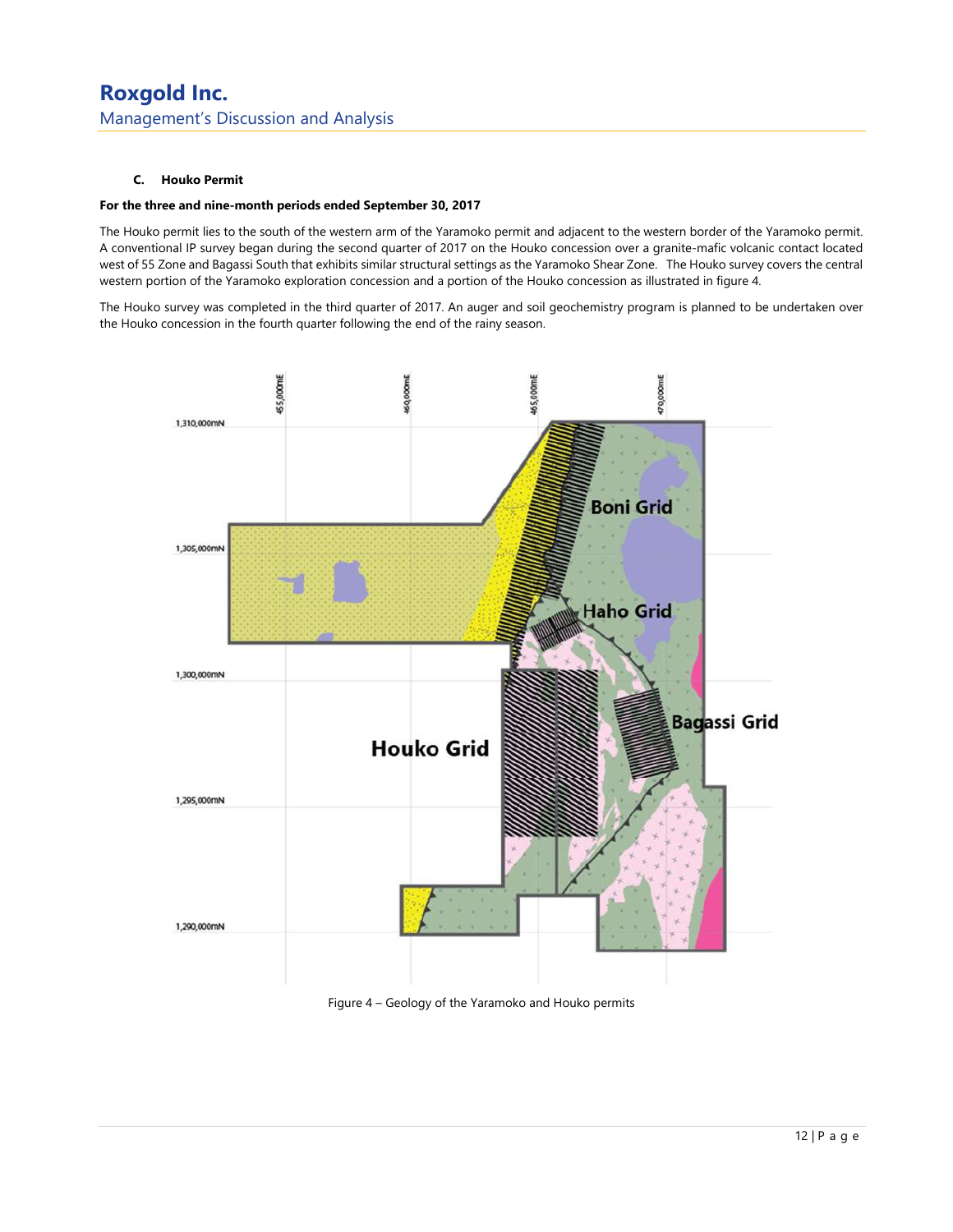## 7. Events subsequent to September 30, 2017

#### A. 55 Zone results

The second phase of deep drilling at the 55 Zone was designed to follow-up on the late 2016 program which included hole YRM-16-DD-426, the widest mineralized zone ever intersected on this project, which returned 20.1 grams per tonne of gold over 23.8 metres. Multiple zones of high grade mineralised quartz veins were intersected within a wide zone in hole YRM-17-DD-443B-W1 in the 2017 program, a target drilled down plunge from hole YRM-16-DD-426 at a vertical depth of approximately 1,100 metres.

Highlights include:

- 44.0 g/t gold over 3.0 metres ("m") within a broader interval of 11.2 g/t gold over 12.5 m and a separate interval of 12.9 g/t gold over 3.9 m including 47.8 g/t gold over 1.0 m in diamond drill hole YRM-17-DD-443BW1 at the 55 Zone
- 8.4 g/t gold over 5.1 m including 21.0 g/t gold over 1.4 m in diamond drill hole YRM-17-DD-440 at the 55 Zone
- Large geophysical program recently completed with drilling on multiple targets underway
- Infill and Extensional drilling program in progress at Bagassi South
- Currently three drill rigs active at Bagassi South and on regional targets.

#### B. Bagassi South

On November 6, 2017, the Company announced a positive feasibility study (the "Feasibility Study") for the Bagassi South Project located on the Company's Yaramoko concession. The Feasibility Study envisions a satellite underground operation at Bagassi South and an expanded processing facility at Yaramoko. The Bagassi South expansion adds substantial value to Roxgold by increasing gold production at the Yaramoko gold mine by approximately 40% to over 150,000 ounces in the near term. Like the neighbouring 55 Zone, the economics of this additional high grade feed source are highly accretive and generates increased cash flow from a modest capital outlay. The highlights of the Feasibility Study are:

- After-tax NPV5% of \$50 million
- After-tax IRR of 53.2% with a 1.8 year payback on initial capital
- Average Total Cash Costs of \$426/oz (including royalties)
- Average All-in Sustaining Costs of \$630/oz
- Pre-Production capital of \$29.6 million
- Estimated average annual gold production of 40,000 ounces
- Current mine life of 4.2 years based on reserves
- Proven and Probable mineral reserves of 170,000 ounces of gold at 11.54 g/t Au from Bagassi South
- Represents an increase of Reserves of 26% for the Yaramoko Gold Project (55 Zone + Bagassi South)
- Conversion ratio of 91% from Indicated Resources to Reserves; and
- Average metallurgical recovery of 98.5% of gold.

The economic parameters presented above are based upon 100% ownership of the expanded Yaramoko Gold Project, which is inclusive of the Bagassi South mine. The costs and benefits associated with the project reflect the incremental costs and benefit associated with the Bagassi South Expansion Project only.

Under the Mining Code of Burkina Faso, the Government of Burkina Faso is entitled to a 10% interest in the Bagassi South Project upon its formal inclusion in the Company's existing Yaramoko exploitation permit.

Pre-production capital costs are estimated to total \$29.6 million including \$2.8 million in contingency. This figure includes \$7.9 million for underground pre-production development and \$7.1 million for the expansion of the processing plant. There is considerable existing infrastructure and services as part of the 55 Zone underground mine which can also support the Bagassi South Project. Additional surface infrastructure is estimated to total \$6.0 million, which includes ventilation shaft, water storage, haulage roads, camp expansion, tailings storage facility embankment raise, power and water reticulation. Each of these figures has been established from first principles in conjunction with quoted rates from contractors, many of which were involved in the initial development of Yaramoko.

As the first expansion project outlined at Yaramoko since the 2014 feasibility study, the Company considers the Feasibility Study illustrative of the potential to develop additional high grade structures on the property. The Mineral Reserves calculated by SRK Consulting (Canada) Inc. for the Bagassi South deposit are 458,000 tonnes at a grade of 11.54 g Au/t containing 170,000 ounces gold. Gold production from the Bagassi South ore reserves will contribute to a stronger production profile for the Yaramoko gold mine.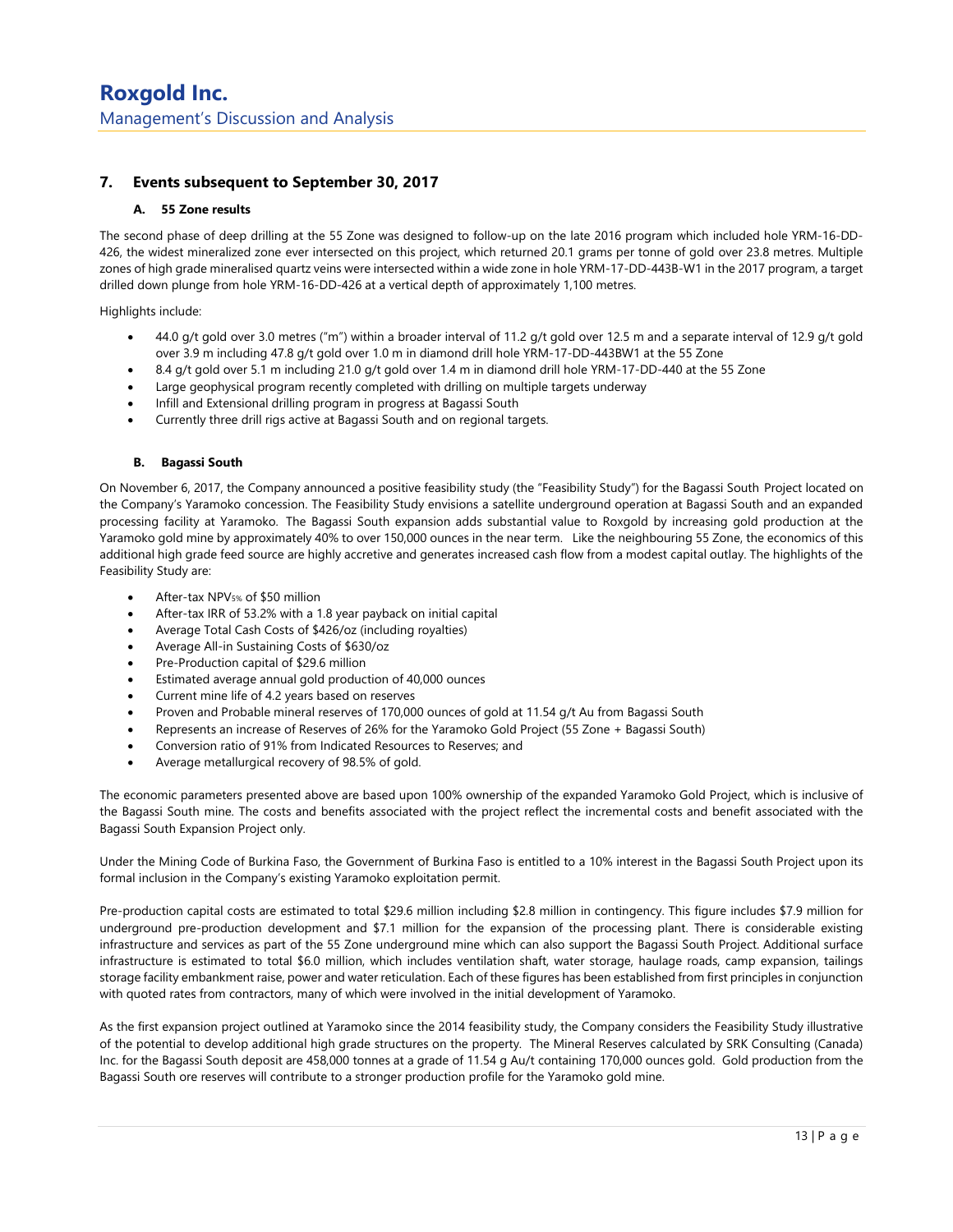As the Bagassi South Project is directly adjacent to the Company's existing mining permit at Yaramoko, an extension to the existing concession is planned for Bagassi South, which will be subject to the existing fiscal regime, which is based on the 2003 Mining Code.

Roxgold has already substantially advanced the permitting aspects of the Bagassi South Project. With the key milestone of submission to the local regulator (BUNEE) of the project's ESIA (Environmental and Social Impact Assessment) being completed in October 2017. The Company expects to advance this permit with the regulators in Burkina Faso in fourth quarter of 2017 and furthermore the Mining Permit in the first quarter of 2018. Given this milestone, it is expected that preliminary surface works would also commence early in 2018. Construction would be ongoing throughout the year, with first ore expected late in the fourth quarter of 2018.

The assumptions utilized were a metal price of US\$1,250 per ounce of gold, mining cost of \$73 per tonne, Mine site general and administrative cost of US\$36 per tonne, processing cost of US\$36 tonne and process recovery of 98.5%. More information on the Feasibility Study can be found in the Company's November 6, 2017, press release available on SEDAR at www.sedar.com and on the Company's website at www.roxgold.com. The National Instrument 43-101 Standards of Disclosure for Mineral projects technical report will be filed on SEDAR within the 45 days of the November 6, 2017 news release.

## 8. Review of financial results

#### A. Mine operating profit

The Company declared commercial production on October 1, 2016 and consequently there is no comparable mine operating profit for the nine-month period ended September 30, 2016. During the third quarter of 2017, revenues totalled \$36,279,000 while mining operating expenses and royalties totalled \$12,649,000 and \$1,514,000, respectively, for a total cash cost per ounce sold<sup>26</sup> of \$523. Including the doré sold, but not shipped, as of September 30, 2017, the total cash cost per ounce sold<sup>26</sup> is \$522. Gold sales revenues totaled \$113,959,000 for the nine-month period while mining operating expenses and royalties totaled \$45,100,000 for the period. As a result, the Company achieved a total cash cost of \$497 for the first nine months of 2017 representing a mining operating margin of \$758 per ounce. For more information on the cash operating costs, see the financial performance of the Mine Operating Activities section of this MD&A.

Depreciation for the quarter remained stable when compared to the previous quarter as lower production was offset by a higher asset base. The higher asset base was the result of additional underground development during the quarter. The depreciation expenses for the corresponding period of 2016 were capitalized within other development costs.

#### B. General and administrative expenses

General and administrative expenses totalled \$1,112,000 and \$3,246,000 for the three and nine-month period ended September 30, 2017, respectively compared to \$851,000 and \$2,510,000 for the corresponding period in the prior year. Higher corporate development costs and non-recurring professional fees and filing fees associated with the process to become a listed issuer on the Toronto Stock Exchange, affected the corporate expenses in 2017. In addition, the Company has increased corporate personnel to position the Company for growth.

#### C. Sustainability and other in-country costs

Sustainability and other in-country costs totalling \$352,000 and \$1,125,000 for the three and nine-month period ended September 30, 2017, respectively comprise expenditures incurred to maintain Roxgold's licence to operate in Burkina Faso, as well as investments made in sustainability and community projects related to current operations. During the corresponding period of 2016, sustainability and other incountry costs were capitalized within other development costs.

#### D. Exploration and evaluation expenses ("E&E"):

-

Exploration and evaluation expenses increased from \$1,083,000 during the third quarter of 2016 to \$3,004,000 for the same period in 2017. The variation reflects expenditures associated with the 10,500 metre Bagassi South infill and extensional drilling program currently underway aiming at converting the inferred mineral resource reported in July to indicated mineral resources as well as testing the down-plunge extension of the mineralized shoot East of the mafic Dyke. The higher E&E expenses also represents the 4,500 metre program completed along the QVI extension infrastructure.

<sup>&</sup>lt;sup>26</sup> Total cash cost per ounce sold is a non-IFRS financial performance measure with no standard definition under IFRS and represents the mine operating expenses and the government royalties adjusted to include inventory costs associated with the 850 ounces of gold sold as of September 30, 2017, but not shipped.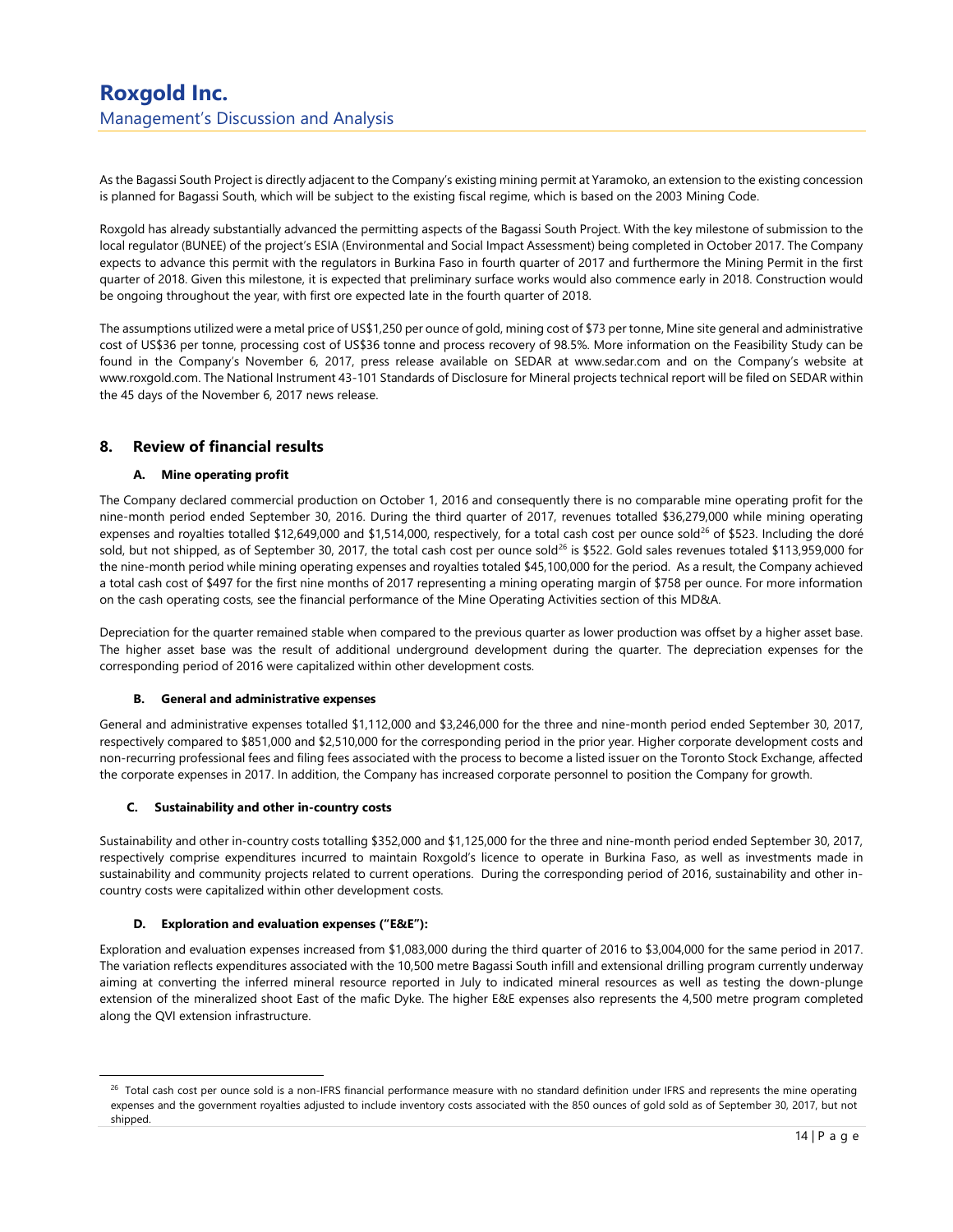Drilling costs incurred during the period totalled \$775,000 and \$4,345,000 for the first nine months of 2017. The drilling campaign totalled 29,160 metres over 134 holes while the 2016 drilling costs reflected the program totalling 2,360 metres of diamond drilling completed to further define the high grade QV1 mineralization to provide for the maiden resource estimated published during the second quarter of 2016. Further economic evaluation expenses of \$764,000 were incurred during the three-month period ended September 30, 2017. Remaining E&E costs are attributable to the start of construction work at site to facilitate the Bagassi South expansion project.

The Company incurred \$1,400,000 and \$2,700,000 in economic and feasibility studies for the three and nine-month period ended September 30, 2017, respectively. These expenses relate to the updated MRE provided on July 19, 2017, as well as the preparation of the Bagassi South project Feasibility Study released on November 6, 2017.

#### E. Share-based payment

Share-based payments are not an item affecting the Company's cash on hand. Stock option costs reflect the decrease in stock options granted combined with a modification of the vesting conditions Stock options granted in January 2017 are now vesting one-third on each of the first, second and third anniversary of the grant. Historically, one-third of the options granted vested immediately and the remaining two-thirds vested over the next twelve and twenty-four month periods, respectively.

The increase in restricted share unit ("RSU") expenses for the nine-month period ended September 30, 2017, when compared to the same period of the prior year, is mainly associated with the fact that the Company is no longer in the development stage. While in the development stage, a portion of RSU expenditures was capitalized within other development costs, which is no longer applicable as the Company is in commercial production.

Performance share units ("PSUs") were granted to senior management during the first quarter of 2017. As the PSUs plan had not been approved by the Company's shareholders during the first quarter of 2017, the PSUs were considered as cash-settled instruments and recognized as a liability on the Company's balance sheet with an equivalent expense based on the stock price and PSUs vested as at the reporting date. Since the approval of the PSUs at the Company's Annual General Meeting held on June 28, 2017, the PSUs are no longer considered to be a liability, now being recognized within the Company's share capital with related expenses reflecting the vesting of the PSUs based on the valuation at the time of the grant as opposed to the valuation of the grant at the reporting date.

During the nine-month period ended September 30, 2017, the Company granted 769,912 deferred share units ("DSUs") as part of the annual grant to directors of the Company. The DSUs were valued at \$666,000 and recognized in the Company's condensed interim consolidated statements of income (loss).

Share-based payments ceased to be capitalized to mineral properties under development when the Company declared Commercial Production on October 1, 2016.

#### F. Financial income (expenses)

Financial income (expenses) totalled \$3,279,000 for the three-month period ended September 30, 2017, compared to \$714,000 for the same period in 2016. The variation year over year is mainly attributable to the change in the fair value of the Company's gold forward sales contracts due to the increase in the price of gold compared to the average price of the hedging contract. Interest expenses incurred in relation to the Company's Amended Facility along with banking charges also contributed to the variation year over year. Other expenses include \$386,000 as final settlement of the initial tax assessment for the years 2013, 2014, and 2015 received from the Burkina Faso tax authorities in April 2016. During the third quarter of 2016, interest expenses and banking charges were capitalized within other development costs, as the Company's Yaramoko project was not in commercial production.

#### G. Deferred income tax recovery (expense)

The deferred income tax recovery (expense) is not an item affecting the Company's cash on hand, and is due to the recognition of a deferred income tax liability related to the Company's profit and timing differences, for tax purposes in Burkina Faso. See also Section 15 of this MD&A.

#### H. Net income (loss)

The Company's net income for the three and nine-month periods ended September 30, 2017, totalled \$6,936,000 and \$16,485,000 respectively, compared to a net loss of \$2,462,000 and \$24,773,000 for the three and nine-month periods ended September 30, 2016. The variation is a result of the Company's operations as the Company was in the development stage until it declared commercial production on October 1, 2016.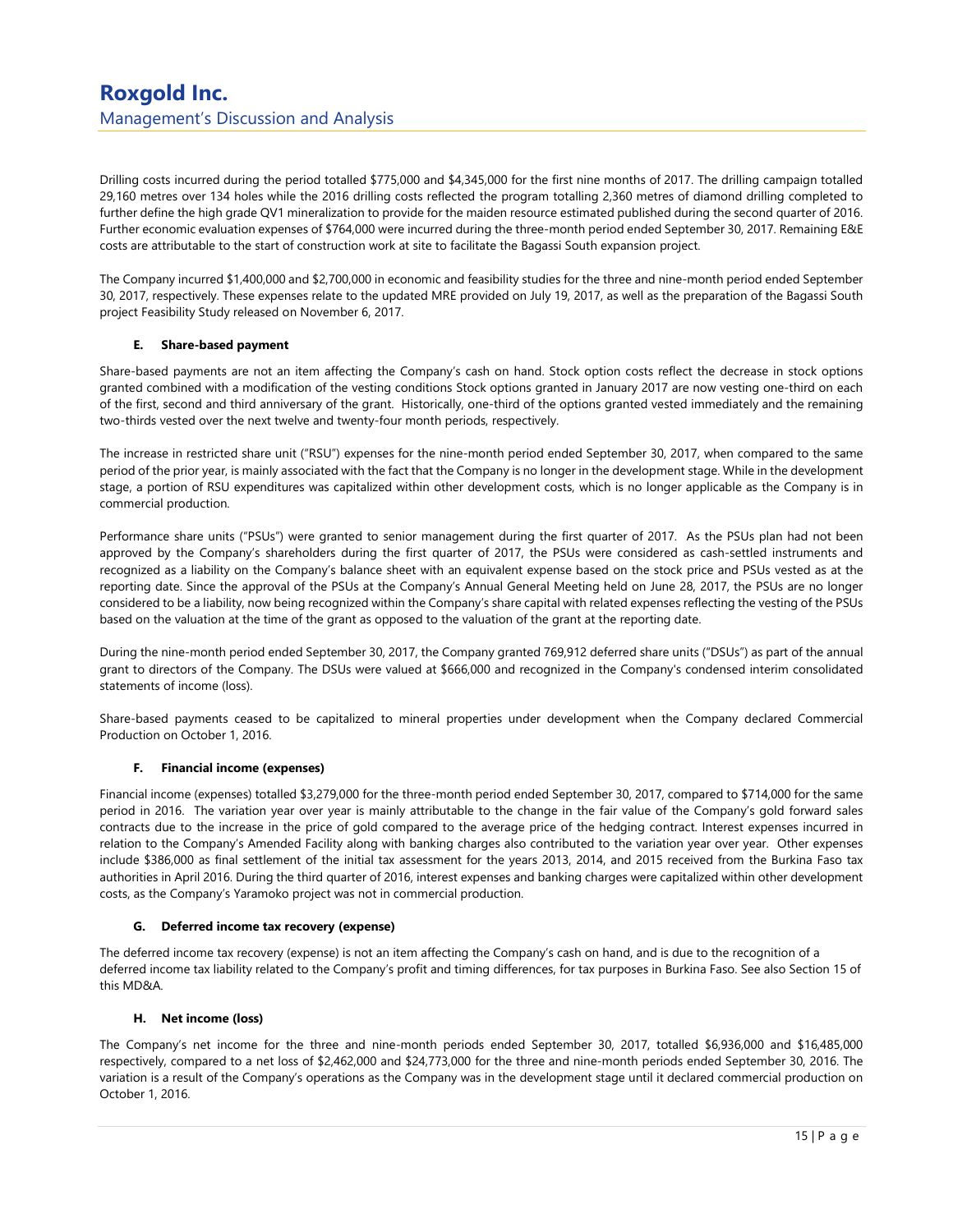Based on the net income for the three and nine-month periods ended September 30, 2017, the Company's income per share was \$0.02 and \$0.04 versus a loss of \$0.01 and \$0.07 per share for the three and nine-month periods ended September 30, 2016.

#### Income Attributable to Non-Controlling Interest

At September 30, 2017, the non-controlling interest ("NCI") of the Government of Burkina Faso, which represents 10% in Roxgold SANU S.A. totalled \$5,146,000 (December 31, 2016: \$1,440,000). The income attributable to the NCI for the nine-month period ended September 30, 2017, totalling \$3,706,000 is based on the net income for Roxgold SANU SA, as determined using IFRS. This excludes all items within Other expenses and Financial income (expenses) on the Company's consolidated statement of income (loss), with the exception of sustainability and other in-country costs, interest income (expense), other expenses and any related foreign exchange gain (loss).

### 9. Other comprehensive income (loss)

During the nine-month period ended September 30, 2017, the Company reported other comprehensive income of \$1,433,000 compared to \$2,490,000 for the corresponding period in 2016. The variation between periods is essentially related to the effects of the foreign exchange rate of USD to Canadian dollars at the end of the reporting period which provides a higher net asset value of the Company's subsidiaries in Burkina Faso, which have a different functional currency than the functional currency of the Company.

## 10. Cash flows

The following table summarizes cash flow activities:

| For the nine-month periods ended September 30,        | 2017           | 2016          |
|-------------------------------------------------------|----------------|---------------|
| Cash flow                                             |                |               |
|                                                       |                |               |
| Operations                                            | 49,754,000     | (6,254,000)   |
| Changes in non-cash working capital                   | (13,856,000)   | (7, 397, 000) |
| Operating activities                                  | 35,898,000     | (13,651,000)  |
|                                                       |                |               |
| Financing activities                                  | (27,787,000)   | 47,532,000    |
| Investing activities                                  | (23, 325, 000) | (16,481,000)  |
|                                                       |                |               |
| Change in cash and cash equivalents during the period | (15, 214, 000) | 17,400,000    |
|                                                       |                |               |
| Effect of foreign exchange rates on cash              | 2,600,000      | 867,000       |
|                                                       |                |               |
| Cash and cash equivalents, beginning of period        | 68,902,000     | 42,285,000    |
|                                                       |                |               |
| Cash and cash equivalents, end of period              | 56,288,000     | 60,552,000    |

#### **Operating**

-

During the nine months ended September 30, 2017, the Company generated operating cash flow totalling \$49,754,000 before changes in non-cash working capital, while it used \$6,254,000 for the corresponding period in 2016. The variation is essentially due to mining operating profit since the declaration of commercial production on October 1, 2016. Since the Company started to generate gold sales, it had to pay VAT in Burkina Faso. Although this VAT is recoverable, the Company's net working capital was significantly impacted by the 18% VAT payable in Burkina Faso. Historically, VAT paid in Burkina Faso had been recovered over a five to six-month period. However, mining companies operating in Burkina Faso have experienced, over the past year, recovery periods between six to twelve months. The Company received at the end of September the first repayment totalling \$1.3 million in relation to the VAT paid in December 2016. At the end of October, the Company received a confirmation from the Burkinabé tax authorities that the reimbursement totalling approximately \$1.1 million in relation to the VAT paid in November 2016 would be issued shortly. As such, the Company expects that the net working capital will cease to be as significantly impacted by VAT in future periods. During the nine months ended September 30, 2017, the Company generated cash flow from mining operations of \$61,573,000<sup>27</sup>.

 $27$  Cash flow from mining operations and cash flow per share are non-IFRS financial performance measures with no standard definition under IFRS.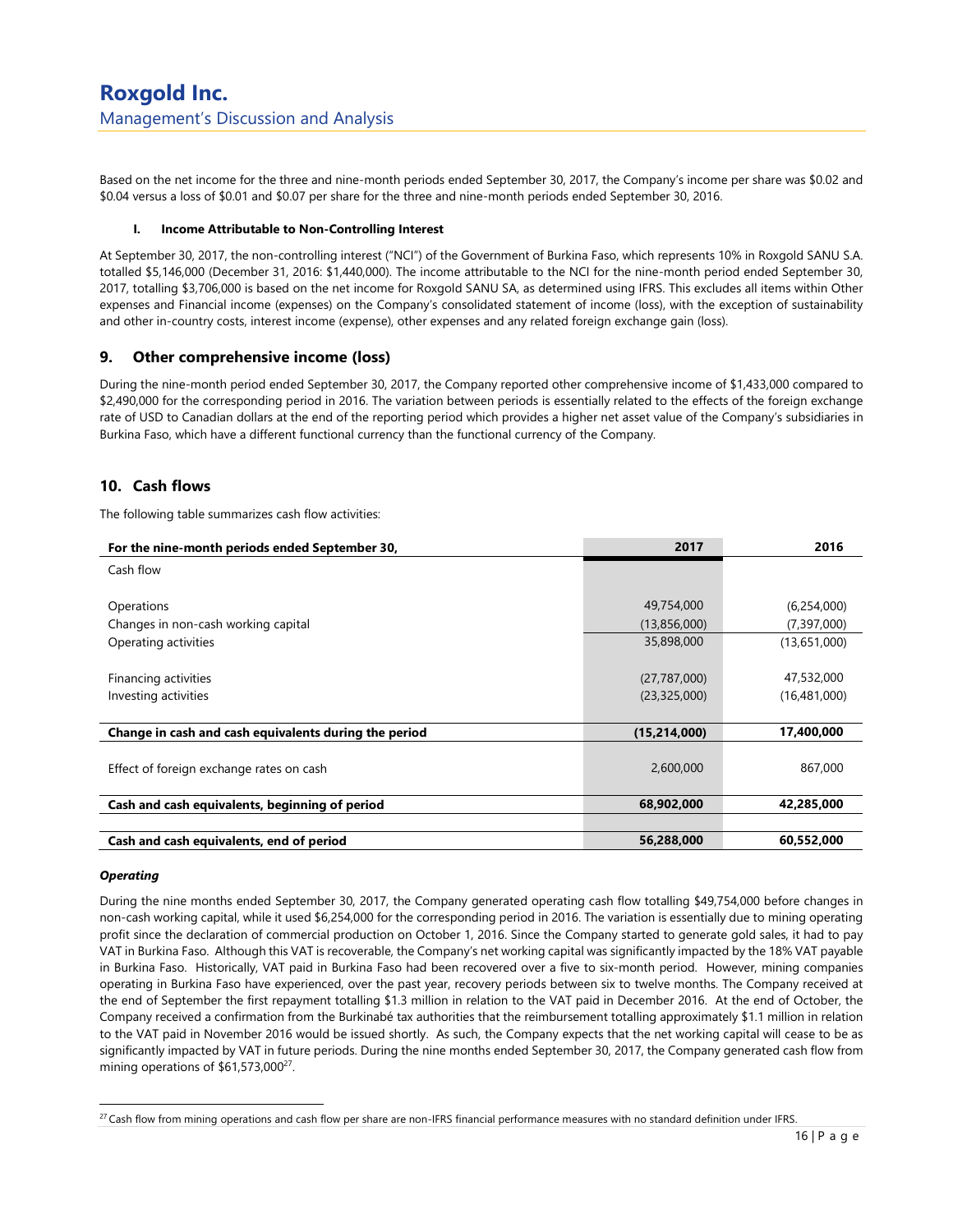#### Financing

In early January 2017, the Yaramoko gold mine was deemed to have successfully passed the lenders' completion test, which encompasses a number of key performance and financial metrics including reserve grade reconciliation, plant throughput, metal recoveries and operating costs. As a result of passing the completion test, the \$15 million cost overrun facility required under the \$75 million credit facility (the "Initial Facility") was released.

Subsequently, the Company made an early repayment of \$15 million under the Initial Facility of \$75 million and amended its Initial Facility to a \$60 million credit facility (the "Amended Facility"). The Amended Facility is amortized on a quarterly basis, maturing in June 2021 at an interest rate of LIBOR plus 3.75% per annum. This represents a reduction of 1.00% from the previous rate. In addition, the Amended Facility is no longer subject to a semi-annual mandatory cash sweep and restrictions on the timing and usage of cash flow generated from the Yaramoko gold mine have been reduced. The first \$15 million tranche of repayments of the Amended Facility is as a revolving credit facility to provide further financial flexibility. In addition to the early repayment, the Company made three quarterly payments totalling \$9,900,000 during the first nine months of 2017 and incurred non-recurring financing fees totalling \$1,624,000.

The Company disbursed \$1,954,000 for the settlement of monthly hedging contracts for the period January to August 2017. The September 2017 hedging contract was settled on October 3, 2017, as per the contract. Payments totalling \$1,529,000 pertaining to the finance lease obligation embedded within the AUMS mining services agreement were also made during the nine-month period ended September 30, 2017.

The Company's cash on hand increased during the period due to the receipt of proceeds totalling \$266,000 from the exercise of employees' stock options.

During the corresponding period in 2016, the Company closed a \$16,759,000 (C\$23.0 million) bought deal financing (the "Financing"). Share issuance costs totalling \$1,092,000 were incurred in relation to the Financing. The Company also issued 12,891,676 common shares pursuant to the exercise of all outstanding warrants, at an exercise price of C\$0.90 per share, for total proceeds of \$8,894,000. The Company drew down the remaining \$23 million from the \$75 million Credit Facility signed with BNP Paribas and Société Générale Corporate & Investment Banking on July 14, 2016.

#### Investing

During the nine-month period ended September 30, 2017, the Company invested \$23,175,000 in underground mine development. The remaining investments relate mainly to the completion of the HV power line which was put in service at the end of 2016. In addition, construction retainers totalling \$957,000 were fully paid in June 2017 according to the construction agreements in place with the engineering, procurement and construction contractor who built the processing plant as the requisite performance targets were met during the twelvemonth period following plant commissioning.

During the comparative period in 2016, the Company disbursed a total of \$73,040,000 towards its mineral property under development as representing investment associated with the final stages of the Yaramoko mine construction. In addition, as the Company commenced precommercial production in June 2016, it sold a total of 42,840 ounces of gold at an average price of \$1,322 per ounce of gold resulting in total precommercial production revenue of \$56,625,000.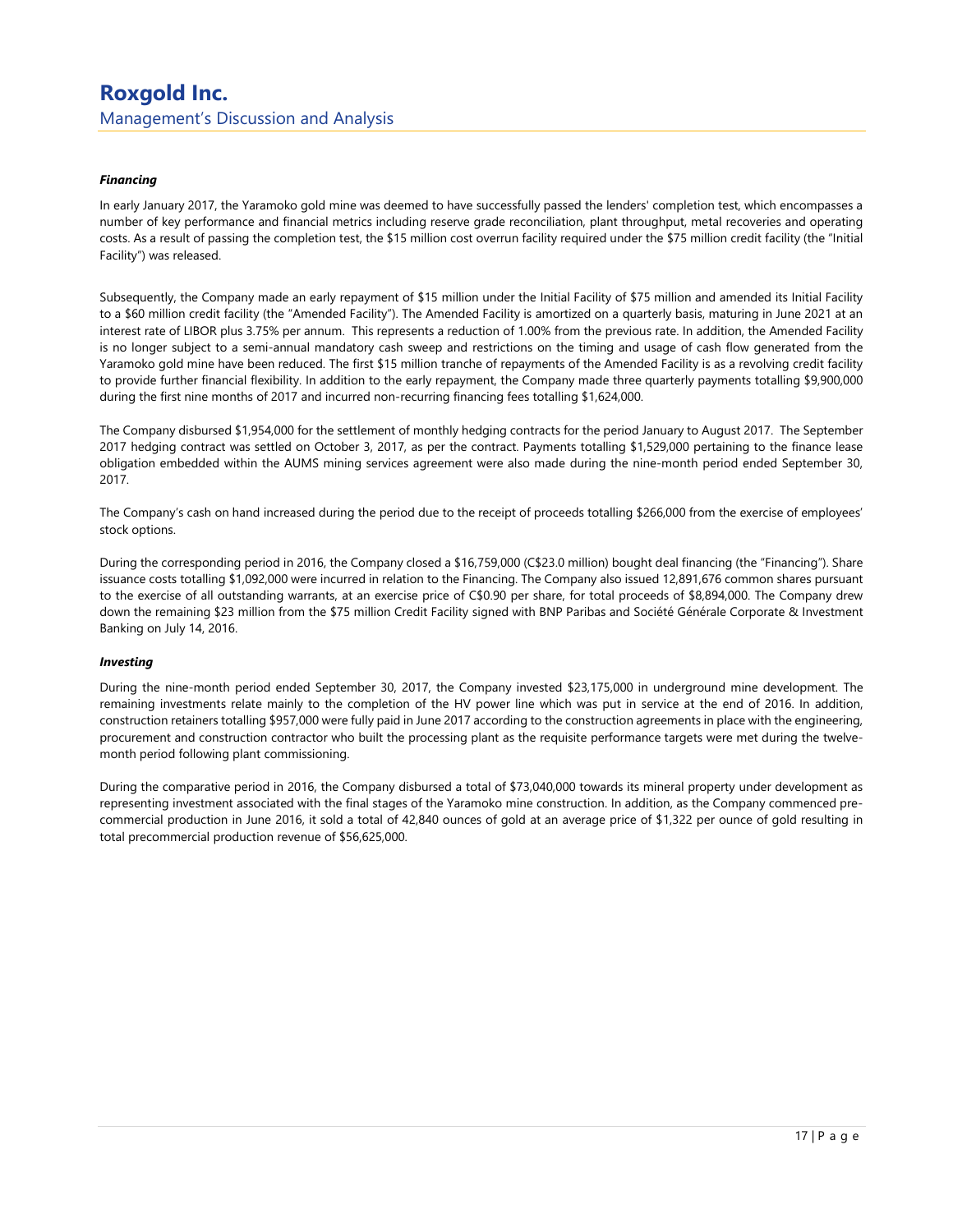## 11. Financial position

| As at                                       | September 30,<br>2017 | December 31,<br>2016 |
|---------------------------------------------|-----------------------|----------------------|
|                                             |                       |                      |
| Cash and cash equivalents                   | 56,288,000            | 68,902,000           |
| Other current assets                        | 26,905,000            | 13,709,000           |
| <b>Total current assets</b>                 | 83,193,000            | 82,611,000           |
|                                             |                       |                      |
| Property, plant and equipment ("PP&E")      | 141,298,000           | 134,597,000          |
| Deferred income tax asset                   |                       | 462,000              |
| Restricted cash                             | 511,000               |                      |
| <b>Total assets</b>                         | 225,002,000           | 217,670,000          |
|                                             |                       |                      |
| <b>Total current liabilities</b>            | 38,278,000            | 39,377,000           |
| Long-term debt                              | 37,676,000            | 53,302,000           |
| Derivative financial instruments            | 9,483,000             | 6,290,000            |
| Finance lease                               | 1,952,000             | 3,285,000            |
| Other non-current liabilities               | 4,428,000             | 2,664,000            |
| <b>Total liabilities</b>                    | 91,817,000            | 104,918,000          |
|                                             |                       |                      |
| Equity attributable to Roxgold shareholders | 128,039,000           | 111,312,000          |
| Non-controlling interests                   | 5,146,000             | 1,440,000            |
| <b>Total equity</b>                         | 133,185,000           | 112,752,000          |
|                                             |                       |                      |
| <b>Total liabilities and equity</b>         | 225,002,000           | 217,670,000          |

The Company's increase in total assets, compared to December 31, 2016, reflects investments in underground mining development and higher VAT receivables offset by lower cash on hand resulting from the significant payments to reduce the Company's long-term debt by \$24,900,000 during the nine-month period. In September 2017, the Company received \$1.3 million of VAT reimbursements and anticipates to receive monthly reimbursements from now on. As a result, the Company expects that its net working capital will cease to be materially impacted by further increases in VAT recoverable.

Total liabilities have decreased as a result of the payments made towards the Initial and Amended Credit Facilities, as previously discussed. As a result of principal repayments totalling \$24,900,000, and interest paid totalling \$3,482,000, the face value of the Amended Credit Facility was \$50,100,000 as at September 30, 2017. As such, the Company was net cash positive<sup>28</sup> as at September 30, 2017. The liability related to the derivative financial instruments increased during the nine-month period ended September 30, 2017, as the gold price as at September 30, 2017, was higher than the gold price as at December 31, 2016.

The variation in equity is mainly the result of the Company's net income totalling \$16,485,000 earned during the first nine months of 2017.

## 12. Liquidity and capital resources $^{29}$

-

As at September 30, 2017, the Company had \$56,288,000 in cash with \$46,095,000 of long-term debt (face value of \$50,100,000). The restricted cash totalling \$511,000 relates to funds restricted for the purpose of future restoration costs of the Yaramoko property.

Historically, when Roxgold was an exploration and evaluation stage company, equity financing was the Company's primary source of funds. As the Company transitioned to the development stage, it signed the Initial Facility with BNP Paribas and Société Générale Corporate and Investment Banking totalling \$75 million to fund a portion of the development of the Yaramoko project. The Company has since commenced pouring gold and declared commercial production effective October 1, 2016. In addition, the Company has amended its Initial Facility to the Amended Facility which is no longer subject to a semi-annual mandatory cash sweep and includes reduced restrictions on the timing and usage of cash flow generated from the Yaramoko gold mine. The first \$15 million tranche of the Amended Facility has also been arranged as

 $^{28}$  Net cash positive is a non-IFRS measure with no standard definition under IFRS and is calculated as cash less long-term debt.

<sup>&</sup>lt;sup>29</sup> Certain elements of Liquidity and Capital Resources are forward-looking. For more information see the "Cautionary note regarding forward-looking statements".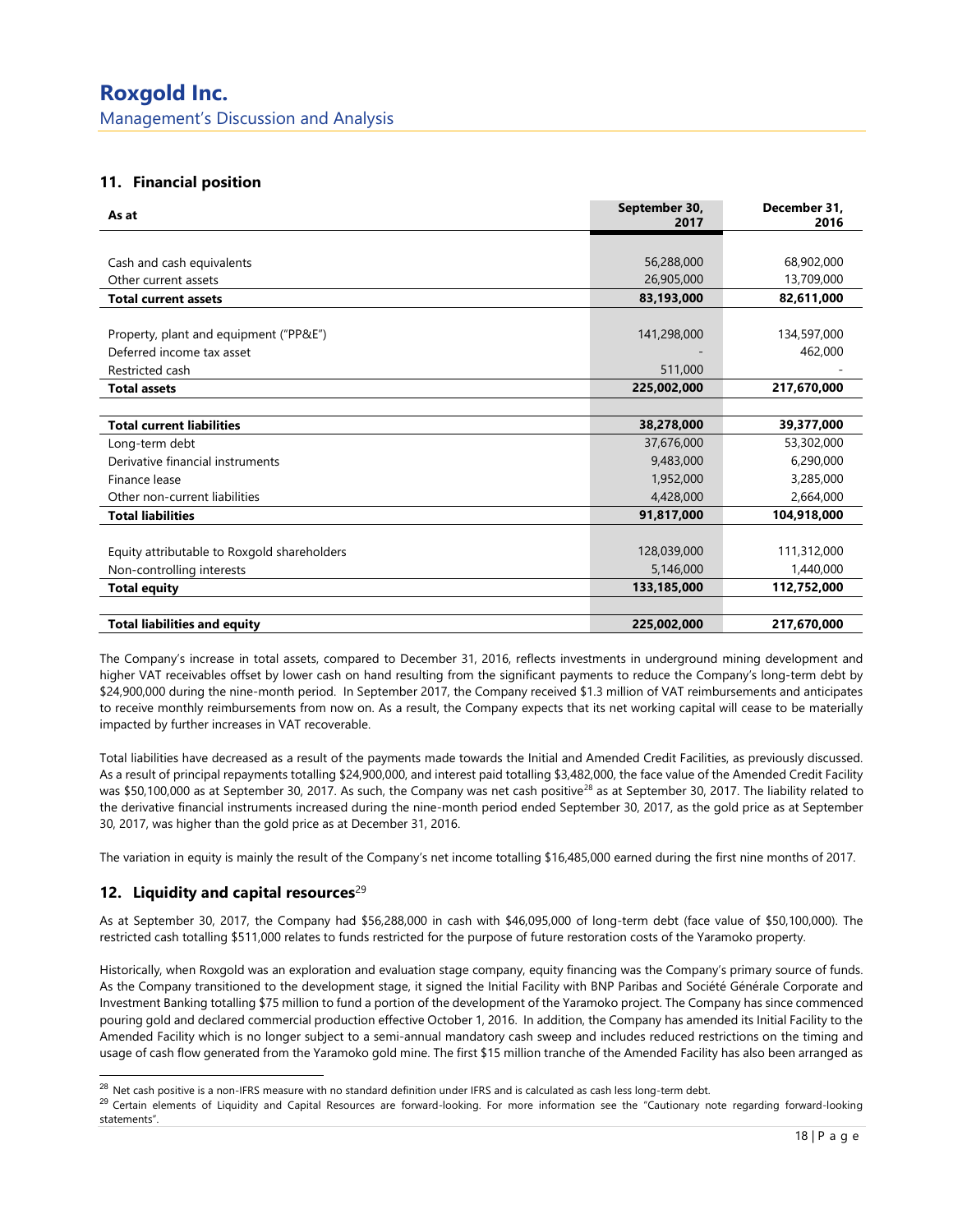a revolving credit facility to provide further financial flexibility.

The Company anticipates that its mine operations will generate sufficient working capital and cash flow to cover operating requirements for the next twelve months, including principal debt and interest repayments.

## 13. Financial risk factors

The Company's risk exposure and impact on the Company's financial instruments are summarized in note 19 of its annual consolidated financial statements for the year ended December 31, 2016.

## 14. Commitments and contingencies

Significant financial commitments consist of lease agreements covering offices and other properties in Canada and Burkina Faso as well as contracts with service providers and consultants.

| For the years ending December 31, | 2017    | 2018                     | 2019                     | 2020    |
|-----------------------------------|---------|--------------------------|--------------------------|---------|
|                                   |         |                          |                          |         |
| Lease agreements                  | 134,000 | 202,000                  | 202,000                  | 118,000 |
| Service agreements                | 284,000 | 386,000                  | 24,000                   |         |
| Technical service agreements      | 259,000 | $\overline{\phantom{a}}$ | $\overline{\phantom{a}}$ |         |
|                                   | 677,000 | 588,000                  | 226,000                  | 118,000 |

During 2015, the Company entered into an agreement with the mining contractor wherein the Company could be subject to an early termination payment, which is reduced monthly over 48 months and, in certain conditions, could be subject to other payments that will be negotiated between the Company and the service provider. As at September 30, 2017, in the event of early termination of the agreement, the Company would have been subject to an early termination payment of \$2,233,000.

Future minimum lease payments pursuant to the Company's finance leases are as follows:

|                        | Up to 1 year | 1-3 vears | Total     |
|------------------------|--------------|-----------|-----------|
| Minimum lease payments | 2,686,000    | 1,952,000 | 4,638,000 |
| Finance charges        | 807,000      | 201,000   | 1,008,000 |
| <b>Total</b>           | 3,493,000    | 2,153,000 | 5,646,000 |

As of September 30, 2017, future minimum principal and interest payments for the Amended Facility are as follows:

|                                         | Up to 1 year | 1-5 vears  | Total      |
|-----------------------------------------|--------------|------------|------------|
| Minimum principal and interest payments | 10,880,000   | 43,484,000 | 54,364,000 |

The government of Burkina Faso retains a 10% carried interest in Roxgold SANU S.A. In Burkina Faso, all shipments with gold spot prices lower or equal to \$1,000 per ounce are subject to a royalty rate of 3%, a 4% rate is applied to all shipments with gold spot prices between \$1,000 and \$1,300 per ounce, and a 5% royalty rate is applied to all shipments with a gold spot price greater than \$1,300 per ounce. During the nine-month ended September 30, 2017, the Company was subject to a royalty rate of 4% and 5%. For the nine-months ended September 30, 2017, government royalties amounting to \$4,620,000 (September 30, 2016: \$nil) were incurred with the Government of Burkina Faso.

The Company received from the Burkinabe tax authorities in April 2016 a tax assessment for the years 2013, 2014, and 2015 which covered mainly three items: value added tax, withholding taxes on foreign mining-related suppliers, and payroll taxes on benefits provided to residential expatriates. Further to a settlement finalized in October 2017, a provision of \$386,000 including penalties has been recognized in the Company's Financial Statements bringing this matter to a close for all parties.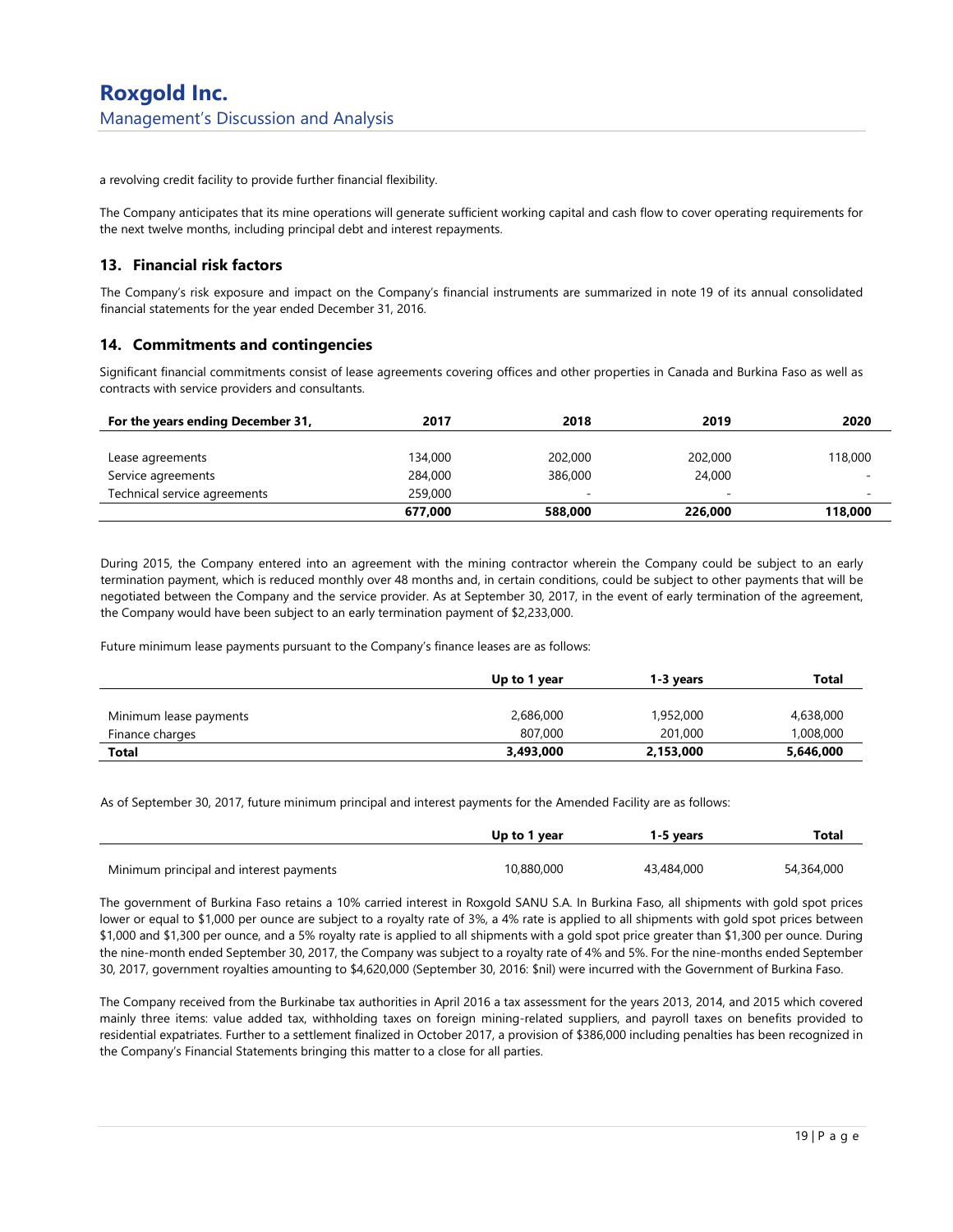## 15. Critical accounting estimates and judgements

The Company's critical accounting estimates and judgments are summarized in note 3 of its annual consolidated financial statements for the year ended December 31, 2016, filed on SEDAR at www.sedar.com on April 18, 2017, and in note 3 of it condensed interim consolidated financial statements for the period ended March 31, 2017, filed on SEDAR at www.sedar.com on May 15, 2017.

#### Income taxes

During 2017, the Company identified certain adjustments associated with its previously reported 2016 deferred income tax balances. These adjustments were recorded in 2017 and resulted in a tax recovery of \$2,400,000 in the nine-month period ended September 30, 2017.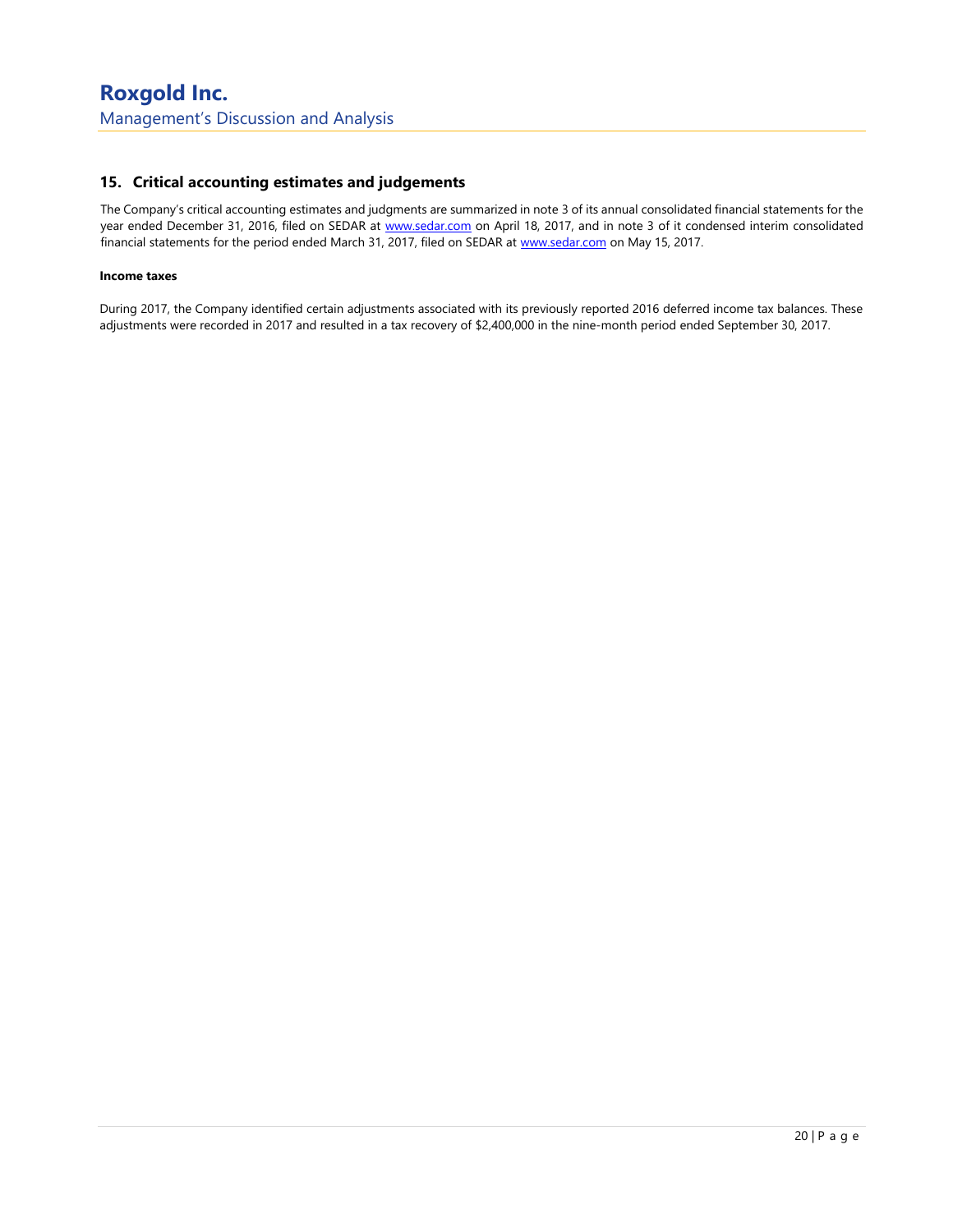## 16. Non-IFRS financial performance measures

The Company provides some non-IFRS measures as supplementary information that management believes may be useful to investors to explain the Company's financial results.

#### A. Cash operating cost

''Cash operating cost per ounce produced'' and "total cash cost per ounce sold" are common financial performance measures in the gold mining industry but with no standard meaning under IFRS. Management believes that, in addition to conventional measures prepared in accordance with IFRS, certain investors use this information to evaluate the Company's performance and ability to generate cash flow. Accordingly, it is intended to provide additional information and should not be considered in isolation or as a substitute for measures of performance prepared in accordance with IFRS. The measure, along with sales, is considered to be a key indicator of a Company's ability to generate earnings and cash flow from its mining operations.

Cash cost figures are calculated in accordance with a standard developed by The Gold Institute, which was a worldwide association of suppliers of gold and gold products and included leading North American gold producers. The Gold Institute ceased operations in 2002, but the standard is the accepted standard of reporting cash cost of production in North-America. Adoption of the standard is voluntary and the cost measures presented may not be comparable to other similarly titled measures of other companies. Other companies may calculate these measures differently. Cash operating cost per ounce produced and tonne processed are derived from mining operating costs such as mining, processing, mine site general and administrative expenses. Total cash cost per ounce sold represents mining operations expenses plus royalties and selling expenses divided by ounces sold.

The table below shows a reconciliation of cash operating cost per ounce produced and tonnes processed as well as the total cash cost per ounce sold.

|                                                 | <b>Three months</b><br>ended<br>September 30,<br>2017 | Nine months<br>ended<br>September 30,<br>2017 | <b>Six months</b><br>ended<br>December 31,<br>2016 |
|-------------------------------------------------|-------------------------------------------------------|-----------------------------------------------|----------------------------------------------------|
|                                                 |                                                       |                                               |                                                    |
| Per ounce produced                              |                                                       |                                               |                                                    |
| Gold ounces produced                            | 28,410                                                | 91,970                                        | 62,678                                             |
|                                                 |                                                       |                                               |                                                    |
| (in thousands of dollars except per ounce)      |                                                       |                                               |                                                    |
| Mining operation expenses (excluding royalties) | 12,649                                                | 40,480                                        | 26,239                                             |
| Selling expenses                                | (54)                                                  | (210)                                         | (73)                                               |
| Effects of inventory adjustments (doré bars)    | 53                                                    | 688                                           | (2,394)                                            |
| Operating cost (relating to ounces produced)    | 12,648                                                | 40,958                                        | 23,772                                             |
| Cash operating cost (per ounce produced)        | 445                                                   | 445                                           | 379                                                |

|                                            | Three months<br>ended<br>September 30,<br>2017 | Nine months<br>ended<br>September 30,<br>2017 | Six months<br>ended<br>December 31,<br>2016 |
|--------------------------------------------|------------------------------------------------|-----------------------------------------------|---------------------------------------------|
|                                            |                                                |                                               |                                             |
| Per tonne processed                        |                                                |                                               |                                             |
| Tonnes of ore processed                    | 66,670                                         | 195,784                                       | 122,135                                     |
|                                            |                                                |                                               |                                             |
| (in thousands of dollars except per ounce) |                                                |                                               |                                             |
| Operating cost (see above)                 | 12,648                                         | 40,958                                        | 23,772                                      |
| Cash operating cost (per tonne processed)  | 190                                            | 209                                           | 195                                         |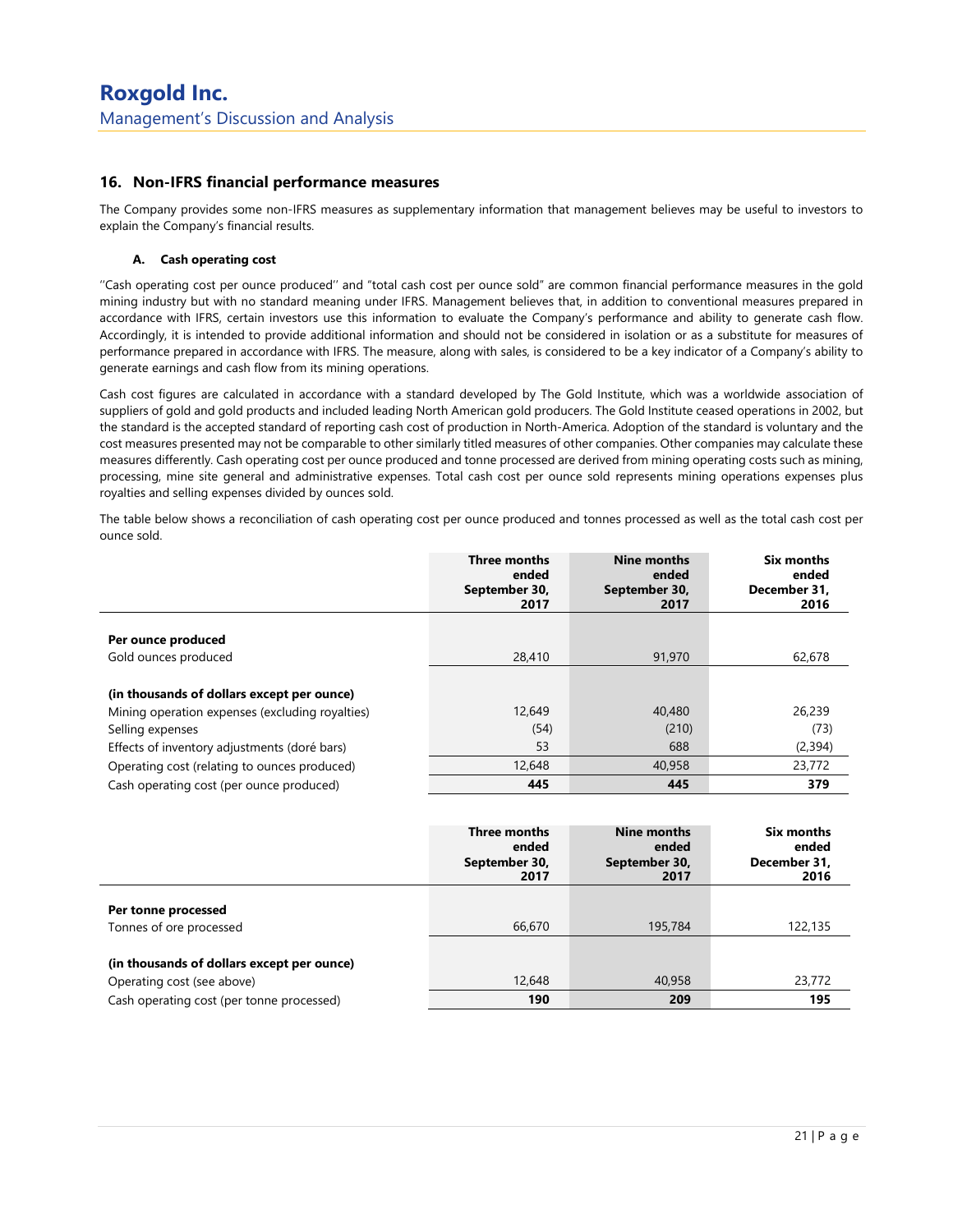#### B. All-in sustaining cost

In June 2013, the World Gold Council, a non-regulatory association of the world's leading gold mining companies established to promote the use of gold to industry, consumers and investors, provided guidance for the calculation of the measure "All-in sustaining cost per gold ounce", which has no standard meaning under IFRS. These standards became effective January 1, 2014. Management believes that the all-in sustaining cost per gold ounce measure provides additional insight into the costs of producing gold by capturing all of the expenditures required for the discovery, development and sustaining of gold production and allows the Company to assess its ability to support capital expenditures to sustain future production from the generation of operating cash flows. Management also believes that, in addition to conventional measures prepared in accordance with IFRS, certain investors use this information to evaluate the Company's performance. However, it is intended to provide additional information and should not be considered in isolation or as a substitute for measures of performance prepared in accordance with IFRS and is not necessarily indicative of cash flow from operations under IFRS or operating costs presented under IFRS. It should also be noted that the adoption of the standard is voluntary and the cost measures presented may not be comparable to other similarly titled measures of other companies. Other companies may calculate these measures differently.

Consistent with guidance announced in 2013 by the World Gold Council, Roxgold defines all-in sustaining cost per ounce as the sum of total cash cost, underground development that is sustaining in nature, corporate general and administrative costs, in country and corporate social responsibility expenditures related to current operations all divided by the total gold ounces produced to arrive at a per ounce figure.

As this measure intends to represent the cost of selling gold from current operations, it does not include capital expenditures attributable to development projects or mine expansions including economic evaluation for such projects, non-cash share-based payments, exploration expenses that are not sustainable in nature, income tax payments, working capital defined as current assets less current liabilities (except for inventory adjustments) or interest costs.

The table below shows a reconciliation of all-in sustaining cost per ounce to costs as extracted from the consolidated financial statements:

| Per ounce sold                                            | <b>Three months</b><br>ended<br>September 30,<br>2017 | <b>Nine months</b><br>ended<br>September 30,<br>2017 | <b>Six months</b><br>ended<br>December 31,<br>2016 |
|-----------------------------------------------------------|-------------------------------------------------------|------------------------------------------------------|----------------------------------------------------|
|                                                           |                                                       |                                                      |                                                    |
| Gold ounces sold and shipped<br>Gold sold not shipped     | 27,062<br>850                                         | 90,829<br>850                                        | 68,861                                             |
| <b>Total ounces sold</b>                                  | 27,912                                                | 91,679                                               | 68,861                                             |
| (in thousands of dollars except per ounce)                |                                                       |                                                      |                                                    |
| Mining operation expenses (excluding royalties)           | 12,649                                                | 40,480                                               | 26,239                                             |
| Inventory cost of doré sold not shipped                   | 374                                                   | 374                                                  |                                                    |
| Royalties                                                 | 1.514                                                 | 4.620                                                | 4,005                                              |
| Royalties of doré sold not shipped                        | 44                                                    | 44                                                   |                                                    |
| <b>Total Cash Cost</b>                                    | 14,581                                                | 45,518                                               | 30,244                                             |
| Investment in underground development                     |                                                       |                                                      |                                                    |
| Underground development for next 18 months                | 3,533                                                 | 15,476                                               | 15,668                                             |
| Underground development beyond 18 months                  | 3,663                                                 | 7,699                                                |                                                    |
| Site all-in sustaining cost                               | 21,777                                                | 68,693                                               | 45,912                                             |
| Site all-in sustaining cost per ounce sold                | 779                                                   | 749                                                  | 667                                                |
|                                                           |                                                       |                                                      |                                                    |
| Sustaining and other in-country cost                      | 352                                                   | 1,125                                                | 698                                                |
| Corporate and general administrative expenses             | 1,112                                                 | 3,246                                                | 1,737                                              |
| Non-recurring expenditures associated with TSX graduation |                                                       | (250)                                                |                                                    |
| All-in sustaining cost                                    | 23,241                                                | 72,814                                               | 48,347                                             |
| All-in sustaining cost per ounce sold                     | 833                                                   | 794                                                  | 702                                                |

Investment in underground development includes \$3,663,000 and \$7,699,000 for the three and nine-month periods ended September 30, 2017, which are not required to sustain production in 2018. These costs were incurred to position the Company ahead of plan and to provide access to production ore well into 2019, based on the Company's mine plan.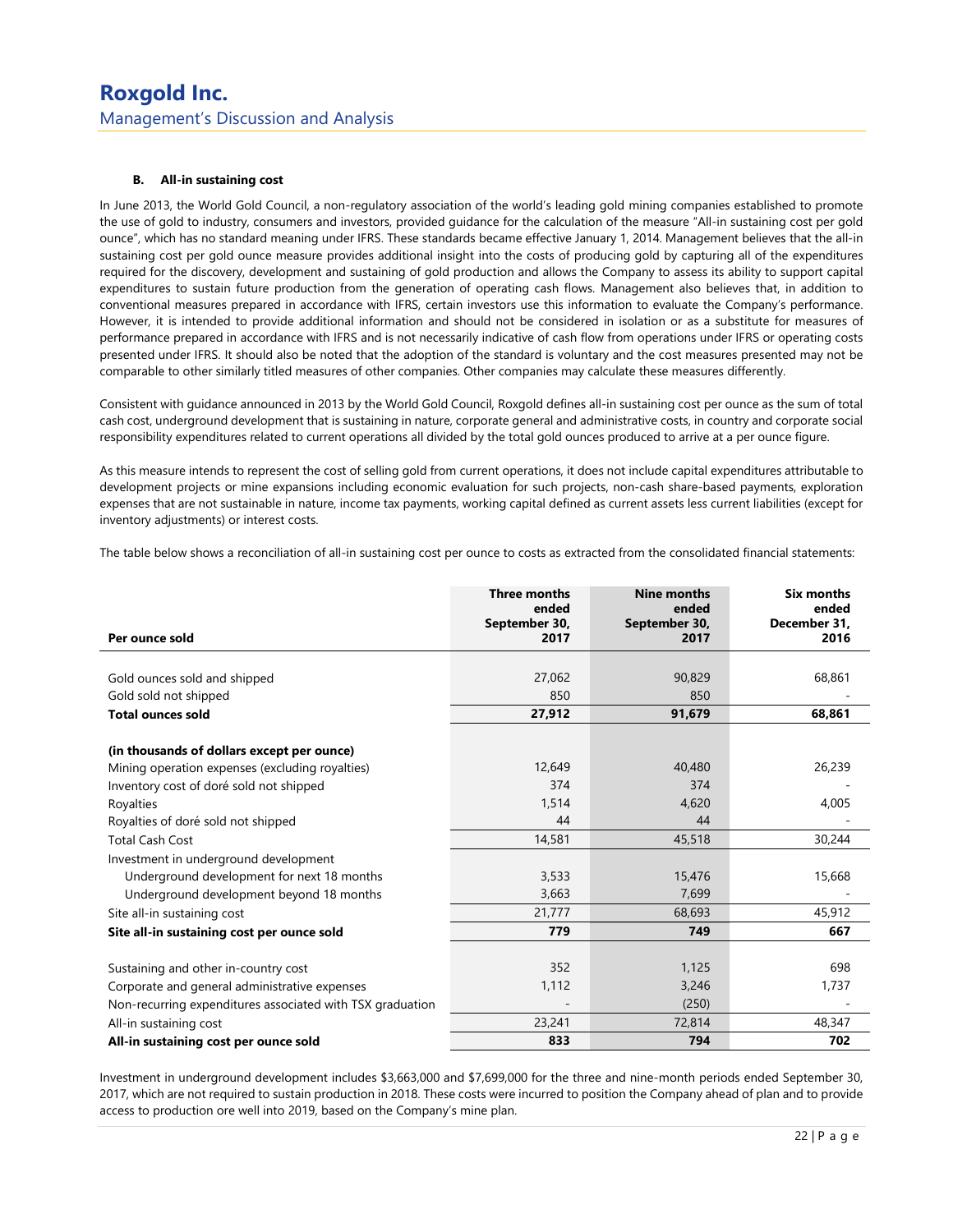## Roxgold Inc. Management's Discussion and Analysis

The table below shows the all-in sustaining cost per ounce sold, including only underground development expenditures required to sustain production in 2018:

| Per ounce sold                                           | Three months<br>ended<br>September 30,<br>2017 | Nine months<br>ended<br>September 30,<br>2017 | Six months<br>ended<br>December 31,<br>2016 |
|----------------------------------------------------------|------------------------------------------------|-----------------------------------------------|---------------------------------------------|
| All-in sustaining cost                                   | 23,241                                         | 72,814                                        | 48,347                                      |
| Underground development completed for 2019 production    | (3,663)                                        | (7,699)                                       | -                                           |
| All-in sustaining cost for next 18 months                | 19,578                                         | 65,115                                        | 48,347                                      |
| All-in sustaining cost per ounce sold for next 18 months | 701                                            | 710                                           | 702                                         |

#### C. Cash flow from mining operations

The following table sets forth a reconciliation of cash flow from mining operations, a non-IFRS measure which the Company believes to be relevant to assess the Company's ability to generate cash flow from operations.

|                                                                                             | Three months<br>ended<br>September 30,<br>2017 | Nine months<br>ended<br>September 30,<br>2017 | Six months<br>ended<br>December 31,<br>2016 |
|---------------------------------------------------------------------------------------------|------------------------------------------------|-----------------------------------------------|---------------------------------------------|
|                                                                                             |                                                |                                               |                                             |
| (in thousands of dollars)                                                                   |                                                |                                               |                                             |
| Cash flow from operating activities excluding changes in non-<br>cash working capital items | 14,230                                         | 49,754                                        | 50,699                                      |
| Exploration and evaluation expenditures                                                     | 3,004                                          | 9,865                                         | 3,621                                       |
| Settlement of hedging contracts                                                             | 794                                            | 1,954                                         |                                             |
| Cash flow from mining operations                                                            | 18,028                                         | 61,573                                        | 54,320                                      |

#### D. Cash flow per share

The following table sets forth the calculation of the cash flow per share, a non-IFRS measure which the Company believes to be relevant to assess the Company's ability to generate cash flow from operations.

|                                                                                                     | <b>Three months</b> | Nine months   | Six months   |
|-----------------------------------------------------------------------------------------------------|---------------------|---------------|--------------|
|                                                                                                     | ended               | ended         | ended        |
|                                                                                                     | September 30,       | September 30, | December 31, |
|                                                                                                     | 2017                | 2017          | 2016         |
| (in thousands of dollars except share and per share<br>amounts)<br>Cash flow from mining operations | 18,028              | 61,573        | 54,320       |
| Common shares outstanding at end of period                                                          | 371,619,096         | 371,619,096   | 371,078,762  |
| Cash flow per share                                                                                 | 0.05                | 0.17          | 0.15         |
| Cash flow per share in Canadian dollars <sup>1</sup>                                                | 0.06                | 0.22          | 0.20         |

<sup>1</sup> Translated at average closing rates of USD/CAD rate of 1.2480 and 1.3074, respectively.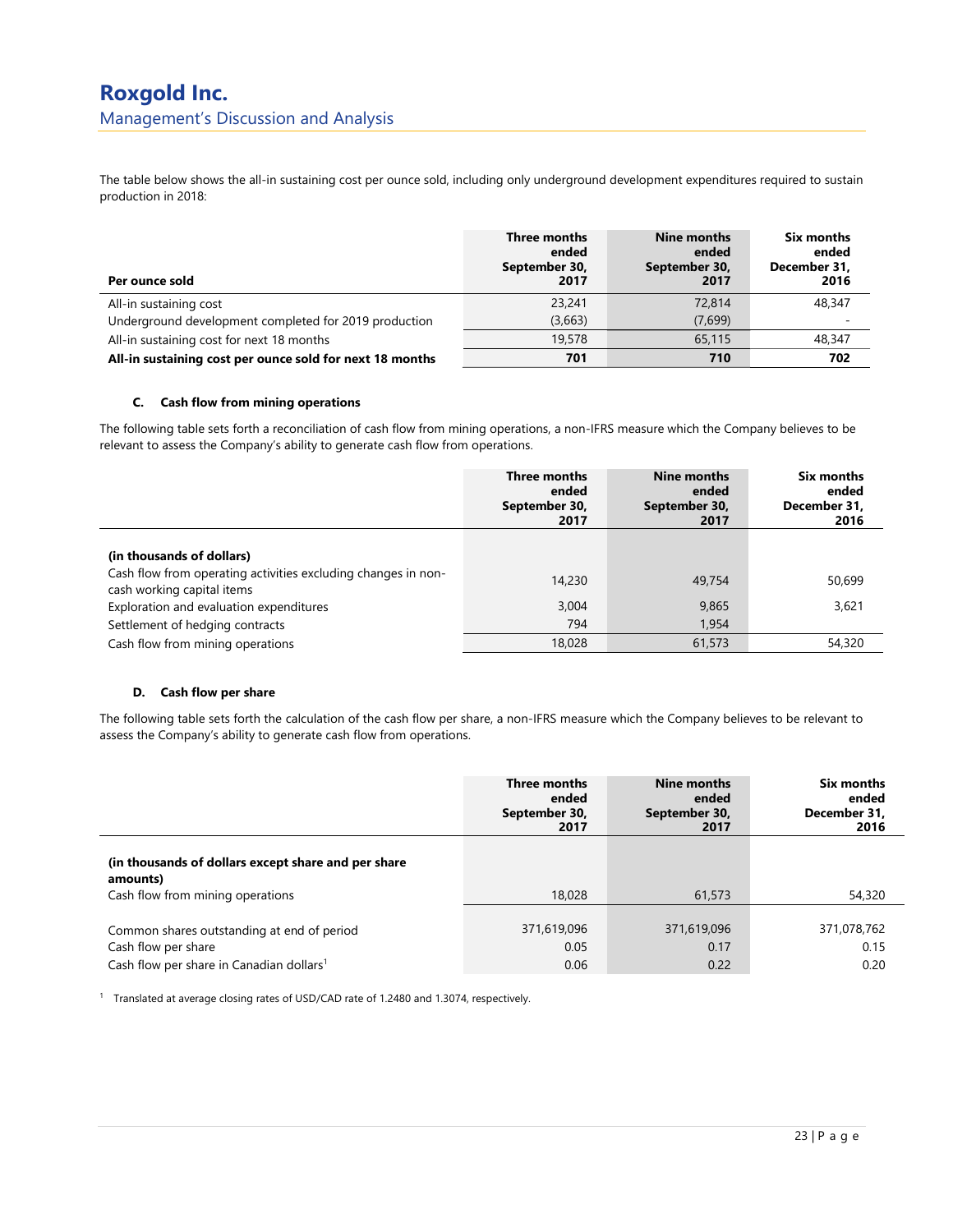#### E. Adjusted net income (loss)

The following table sets forth a reconciliation of adjusted net income, a non-IFRS measure which the Company believes to be relevant to assess the Company's profitability.

|                                                                | <b>Three months</b><br>ended<br>September 30,<br>2017 | Nine months<br>ended<br>September 30,<br>2017 | Six months<br>ended<br>December 31.<br>2016 |
|----------------------------------------------------------------|-------------------------------------------------------|-----------------------------------------------|---------------------------------------------|
| (in thousands of dollars)                                      |                                                       |                                               |                                             |
| Net income                                                     | 6,936                                                 | 16,485                                        | 21,240                                      |
| Change in fair value of derivative financial instruments       | 2.210                                                 | 7,477                                         | (9,080)                                     |
| Foreign exchange (gain) loss                                   | (538)                                                 | (1, 143)                                      | 357                                         |
| Deferred Revenues                                              | 1.091                                                 | 1.091                                         | $\overline{\phantom{a}}$                    |
| Mining costs and royalty associated with doré sold not shipped | (418)                                                 | (418)                                         |                                             |
| Adjusted net income (loss)                                     | 9,281                                                 | 23,492                                        | 12,517                                      |

#### F. Adjusted earnings per share

The following table sets forth the calculation of the adjusted earnings per share, a non-IFRS measure which the Company believes to be relevant to assess the Company's profitability.

|                                                                                     | Three months  | Nine months   | Six months   |
|-------------------------------------------------------------------------------------|---------------|---------------|--------------|
|                                                                                     | ended         | ended         | ended        |
|                                                                                     | September 30, | September 30, | December 31, |
|                                                                                     | 2017          | 2017          | 2016         |
| (in thousands of dollars except share and per share amounts)<br>Adjusted net income | 9.281         | 23,492        | 12,517       |
| Common shares outstanding at end of period                                          | 371,619,096   | 371,619,096   | 371,078,762  |
| Adjusted earnings per share                                                         | 0.03          | 0.06          | 0.03         |
| Adjusted earnings per share in Canadian dollars <sup>1</sup>                        | 0.03          | 0.08          | 0.05         |

<sup>1</sup> Translated at average closing rates of USD/CAD rate of 1.2480 and 1.3074, respectively.

## 17. Share capital information

The Company's authorized share capital is unlimited common shares without par value. As of November 14, 2017, there are 371,835,763 common shares outstanding. In addition, there are an aggregate of 20,611,679 common shares issuable on the exercise of 11,769,169 options, 4,265,000 RSUs, 825,000 PSUs and, 3,752,510 DSUs with dilutive impact.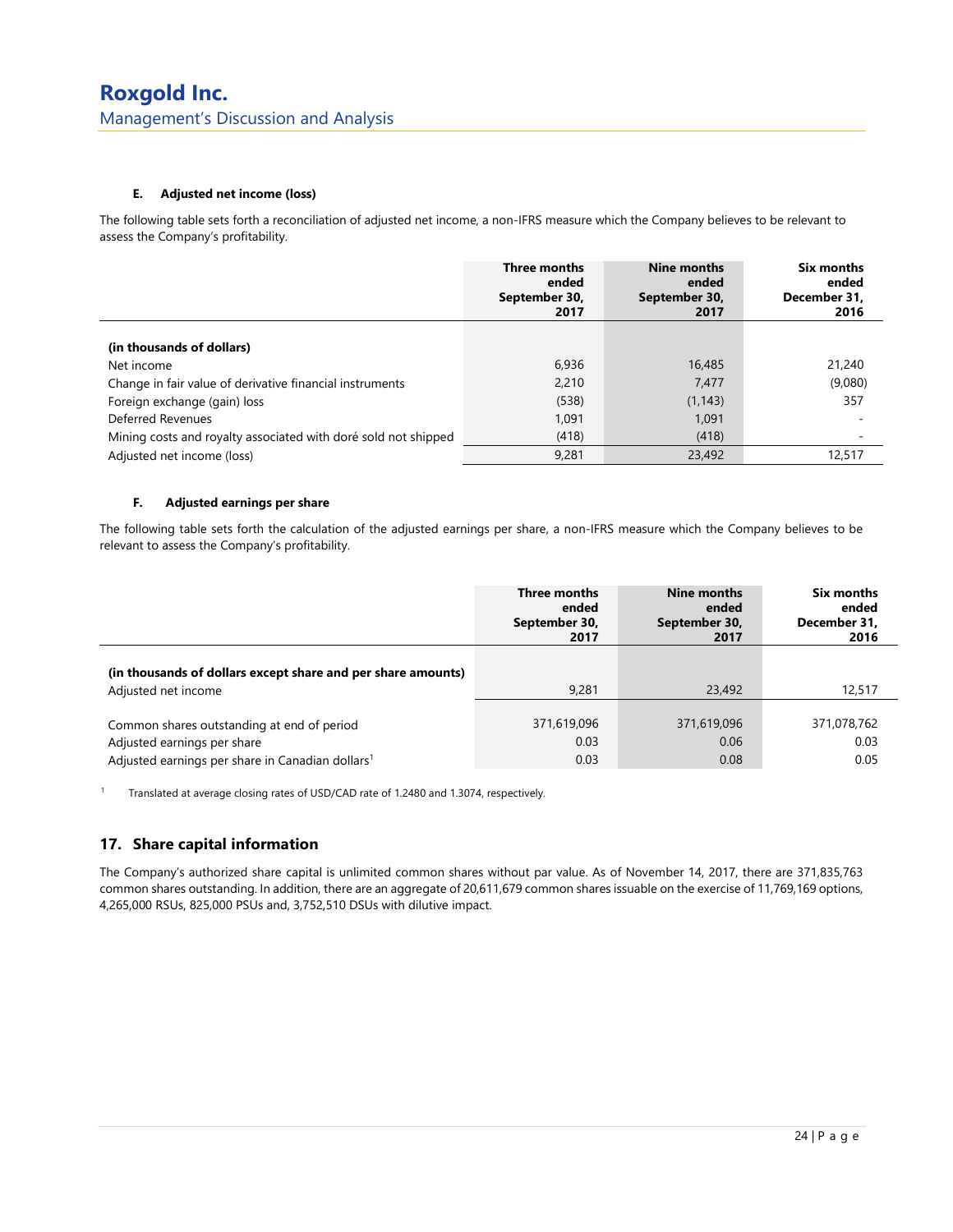## 18. Summary of quarterly results

The following information is derived from and should be read in conjunction with the unaudited condensed interim consolidated financial statements for each of the past eight quarters. All amounts are stated in thousands of dollars except for the net income (loss) per share.

|                   | Q3 2017 | Q2 2017 | Q1 2017 | Q4 2016 | Q3 2016 | Q2 2016 | Q1 2016                  | Q4 2015 |
|-------------------|---------|---------|---------|---------|---------|---------|--------------------------|---------|
|                   |         |         |         |         |         |         |                          |         |
|                   |         |         |         |         |         |         |                          |         |
| Revenue**         | 36,279  | 34,703  | 42.977  | 41,385  | -       | -       | $\overline{\phantom{a}}$ |         |
| Net income (loss) | 6,936   | 5.717   | 3,832   | 23,702  | (2,462) | (8,996) | (13, 315)                | 2,345   |
| Net income (loss) |         |         |         |         |         |         |                          |         |
| per share         | 0.02    | 0.02    | 0.01    | 0.06    | (0.01)  | (0.03)  | (0.04)                   | 0.01    |

\*\* Prior to September 30, 2016, the Company was in the exploration and development stage of activities on its mineral properties and all pre-commercial production revenues were recognized as a reduction of capitalized costs. On October 1, 2016, the Company declared commercial production and started generating revenues as of this date.

## 19. Risk factors

Roxgold is subject to a number of risks and uncertainties which could have a material adverse impact on its operations, its financial condition and the trading price of its shares. For the full description necessary to understand these risks and uncertainties the reader is directed to note 22 of the Company's MD&A for the year ended December 31, 2016, which was filed on SEDAR at www.sedar.com on April 18, 2017. Careful attention should also be paid to the section in this MD&A entitled "Cautionary Note Regarding Forward Looking Statements".

## 20. Management responsibility for financial statements

The Company's Chief Executive Officer ("CEO") and Chief Financial Officer ("CFO") are responsible for establishing and maintaining disclosure controls and procedures ("DC&P") and internal controls over financial reporting ("ICFR"), as those terms are defined in National Instrument 52-109 for the Company.

The Company's CEO and the CFO certify that the Company's DC&P have been designed to provide reasonable assurance that material information relating to the Company is made known to them by others, particularly during the period in which interim filings are being prepared; and information required to be disclosed by the Company in its annual filings, interim filings or other reports filed or submitted by it under securities legislation is recorded, processed, summarized and reported within the time periods specified in securities legislation. They also certify that the Company's ICFR have been designed to provide reasonable assurance regarding the reliability of financial reporting and the preparation of financial statements for external purposes in accordance with IFRS.

During the current period, there have been no changes in the Company's DC&P or ICFR that materially affected, or are reasonably likely to materially affect, the Company's internal control over financial reporting. The Company's management, including the CEO and CFO, believe that any disclosure controls and procedures and internal controls over financial reporting, no matter how well designed, can have inherent limitations. Therefore, even those systems determined to be effective can provide only reasonable assurance that the objectives of the control system are met.

## 21. Approval

The Board of Directors oversees management's responsibility for financial reporting and internal control systems through an Audit Committee. This Committee meets quarterly with management and quarterly with the Company's independent auditors to review the scope and results of the annual audit and quarterly reviews, respectively, and to review the financial statements and related financial reporting and internal control matters before the financial statements are approved by the Board of Directors and submitted to the shareholders. The Board of Directors has approved the Financial Statements and the disclosure contained in this MD&A. A copy of this MD&A will be provided to anyone who requests it.

## 22. Nature of securities

The purchase of the Company's securities involves a high degree of risk and should be undertaken only by investors whose financial resources are sufficient to enable them to assume such risks. The Company's securities should not be purchased by persons who cannot afford the possibility of the loss of their entire investment. Furthermore, an investment in the Company's securities should not constitute a major portion of an investor's portfolio.